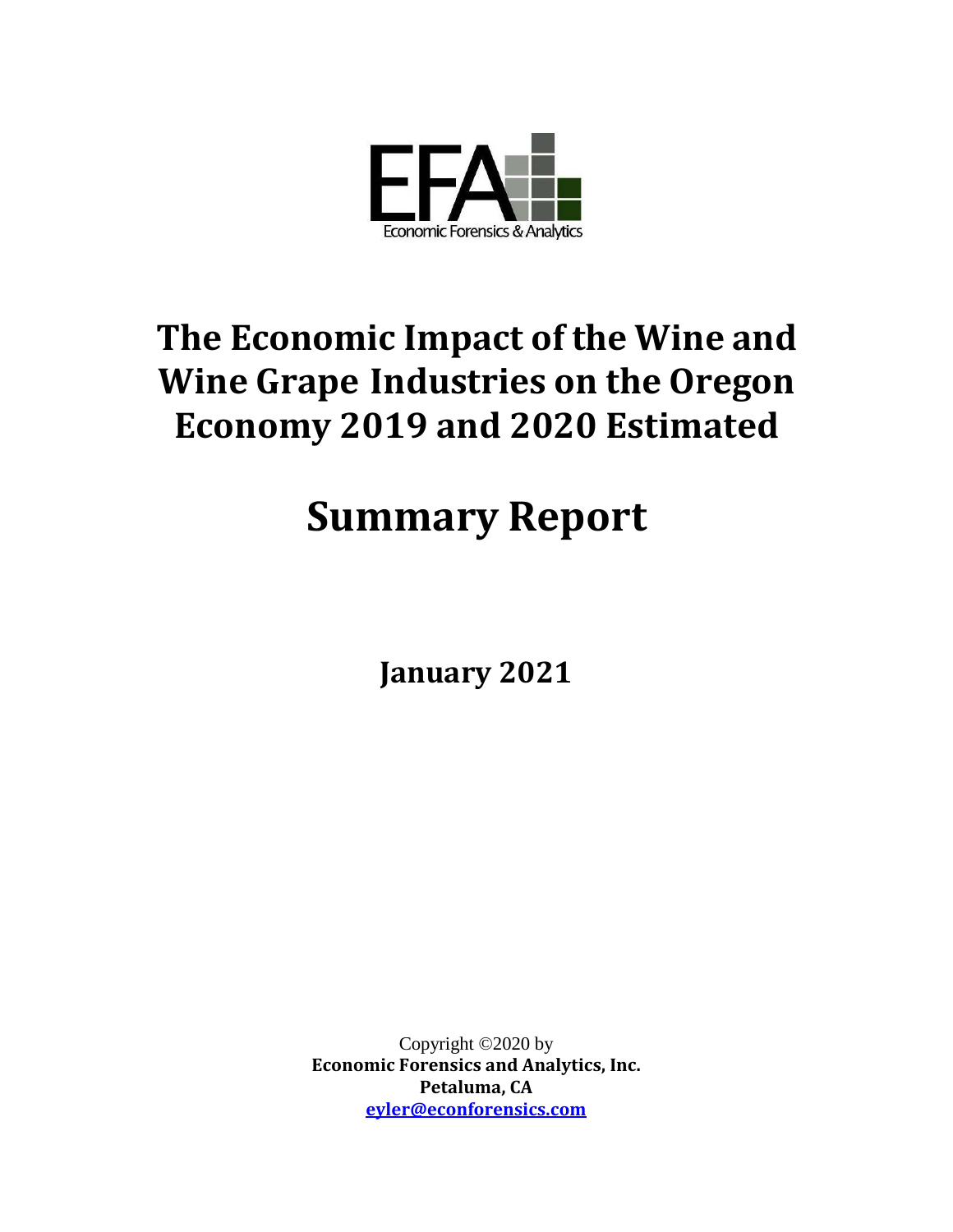# <span id="page-1-0"></span>**Executive Summary**

### <span id="page-1-1"></span>**Key Findings**

**The sum of all economic activity in Oregon related directly or indirectly to wine is \$7.2 billion as compared to 2016 when the sum was \$5.7 billion (+27.1 percent).** 

**In 2019, estimated wine-related and induced jobs in Oregon totaled 40,047; related wages topped \$1.5 billion in 2019 with wine-related and induced revenues of \$5.7 billion.**

- Over 1,297 Oregon wine grape growers produced a crop whose total value in 2019 was \$237.8 million.
- Over 908 Oregon wineries or wine companies sold over 4.66 million, nine-liter (9L) equivalent units of wine and had revenues of over \$673 million in 2019 from sales of packaged wine, with approximately 506 crushing grapes:
	- o Approximately 57.6 percent of 9L equivalent units were sold through three-tier distribution in other states outside Oregon; and
	- o Direct-to-consumer (DtC) sales were 21.9 percent of 9L equivalent units sold by all Oregon wineries in 2019.
- Retail sales of wine in Oregon from all sources via all channels topped \$1.199 billion in 2019:
	- $\circ$  These sales supported 3,380 jobs for wine shops and specialty retailers, 6,532 jobs in restaurants and other on-premise retail (including wine bars) and at least 405 jobs in distributors and importers.
- Between 2016 and 2019, the impact of wine-related tourism increased by 13.6 percent, contributing \$893.6 million in revenues to the Oregon economy in 2019, supporting 8,600 jobs and over \$270 million in wages specific to wine-related travel in Oregon.
- Wine-related activity in 2019 contributed over \$184.2 million in state and local tax revenues for the state of Oregon, with approximately \$88.5 million in property tax revenue (approximately 48.1 percent of total, estimated tax revenues).
- Since the last report in 2016, growth and investment in the Oregon wine industry has expanded with approximately 6,960 new acres planted as of 2019.

#### **The effects of COVID-19 and fires and smoke in 2020 reduced the industry's economic impact by an estimated 20.5 percent from the 2019 estimates to \$5.7 billion on Oregon's economy:**

• This study estimates that business revenues may have contracted by 19.9 percent from the 2019 estimates to \$4.6 billion, jobs contracted by as much as 28.1 percent to 28,782 and wages by 22.9 percent to \$1.1 billion.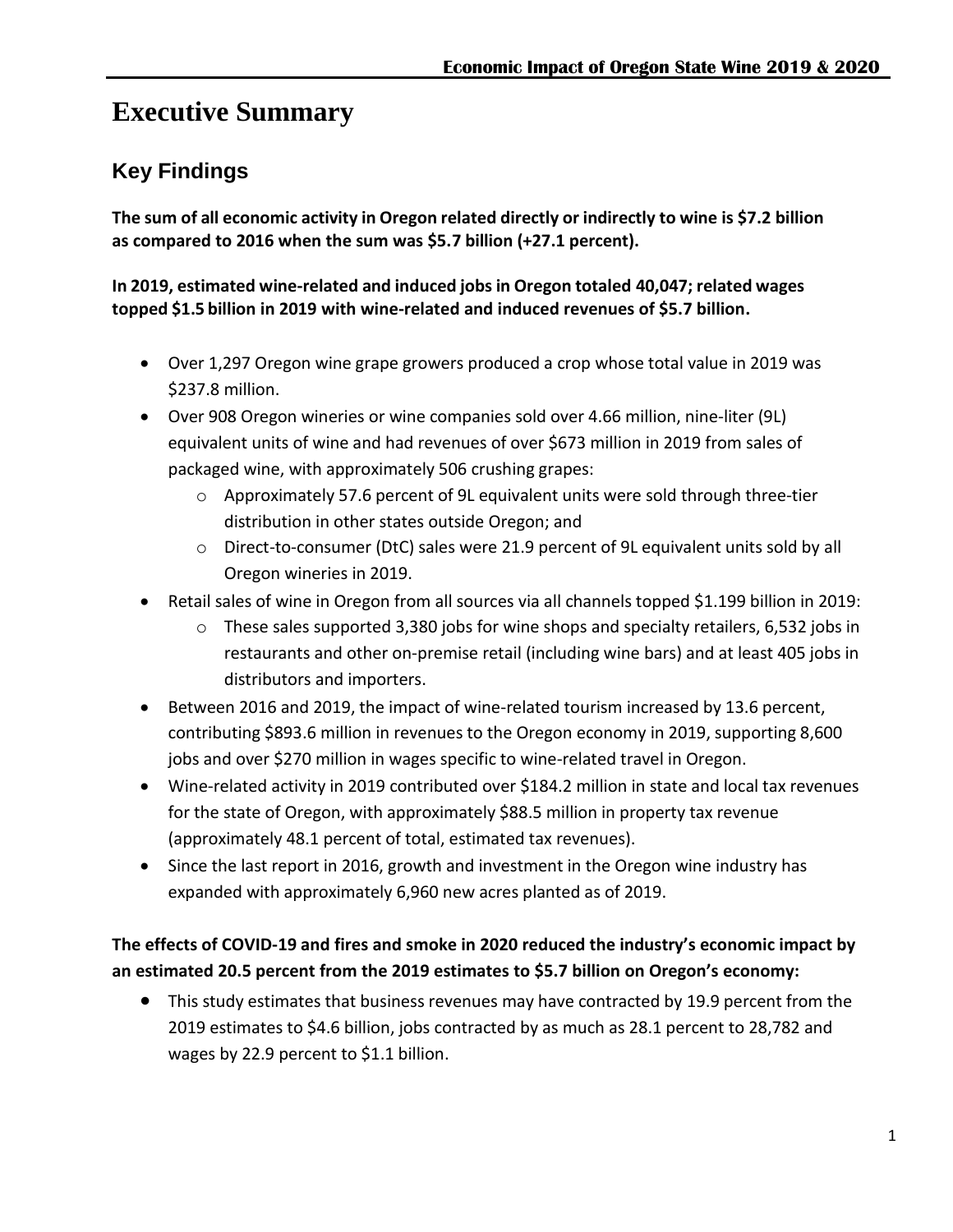#### <span id="page-2-0"></span>**2019 - Continued Growth**

Compared to the last report (which was based on 2016 data), wine grape acreage increased 22.9 percent and tons crushed by 19.8 percent. Yields increased slightly from 2.88 tons per acre in 2016 to 2.97 tons per acre in 2019. The number of Oregon wineries increased by 24.5 percent. As we see in more detail below, from 2016 to 2019, Oregon winery revenues increased 27.4 percent. These data suggest that as the number of wineries increased, so did overall revenues, but the revenues per winery grew slowly (approximately 2.3 percent per winery). This is a natural outcome of rising competition. The importance of organizations such as the Oregon Wine Board and other regional wine marketing organizations in connecting supply-chain nodes and consumers to Oregon wineries (especially on direct-to-consumer possibilities, tasting room visits and advertising generally) is showcased in the industry growth estimated in this report:

- Tourism impacts were augmented by the overall growth of tourism to Oregon and rising spending from those visitors (Dean Runyan Associates estimates that overall tourism spending in Oregon increased by \$1.9 billion between 2016 and 2019, an estimated 17.4 percent increase);
	- o Oregon wineries continued to convert tourism growth statewide into directto-consumer sales growth;
- The increasing awareness and reputation of Oregon wine, combined with wider distribution in leading wine retailers and top restaurants outside Oregon, boosted exports to other states;
	- $\circ$  In Nielsen retail data, Oregon wines led all major regions in both volume & dollar growth in 2018 and 2019;
	- o Oregon maintained the highest average price per bottle among leading regions;
- Pinot Noir (Oregon's leading varietal) share of acreage declined from 64 percent in 2016 to 59 percent in 2019, while share of tons remained the same;
	- $\circ$  There was a net increase in Pinot Noir acreage of 1,145 acres from 2016 to 2019;
	- o Cabernet Sauvignon (+98.3%), Cabernet Franc (+92.9%), Chardonnay (+41.4%), Pinot Gris (+34.9%), and Syrah (+165.3%) acreage all grew significantly from 2016 to 2019 (Oregon Vineyard and Winery Reports from 2016 to 2019).
- Wine grapes' average price increased approximately eight percent per ton from 2016;
- The Oregon economy experienced wage increases across all industries, an estimated 2.9 percent gain for Oregon's workers in current dollars from 2016 to 2019.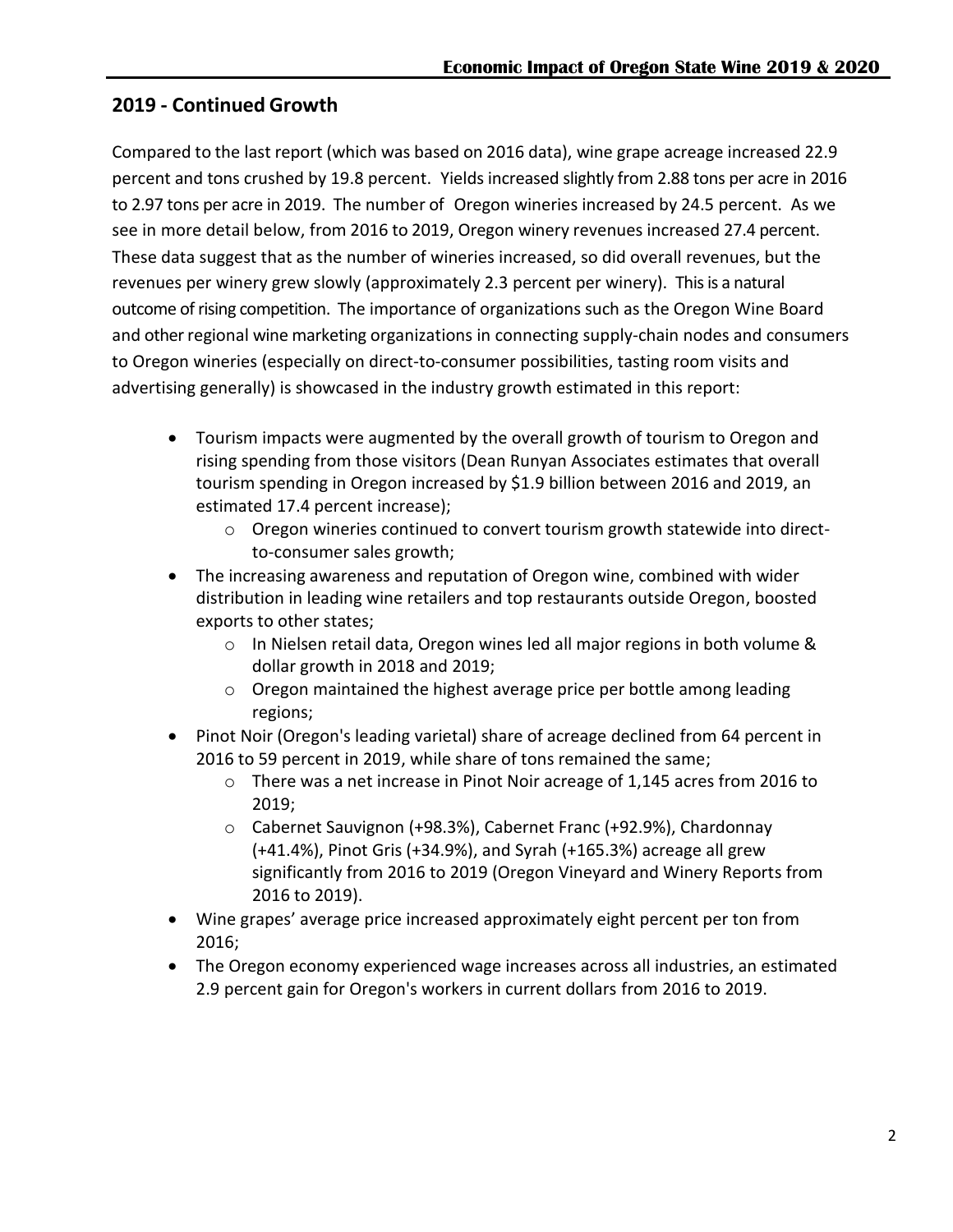#### <span id="page-3-0"></span>**Challenges: COVID-19 and Fires in 2020**

The outlook for the Oregon wine industry remains positive, though 2020 has been a year of large challenges. COVID-19 disrupted tourism broadly, negatively impacting visitor flows to Oregon and Oregon wineries in the peak summer visitation season. Conversely, the amount of direct-toconsumer spending expanded as people ordered wine to be delivered at home. Because the American economy went into recession as a result of both social policies and consumer behavior that reduced economic activity, the short-term outlook for Oregon wineries looks worse, but much depends on how consumers emerge from the 2020 recession and COVID-19.

Large wildfires in Oregon may affect the supply side of the industry for 2020. Three issues are emerging among wine regions throughout the West Coast (Oregon, Washington and California) that may affect winery decisions on plantings and production volumes: (1) potential smoke impacts in the grapes that affect the wine quality; (2) damaged vineyards and winery properties that reduce supply and production capacity; and (3) further reductions of visitors coming to tasting rooms due to smoke deterring tourism, increased emergency personnel in hotel rooms, and local health measures that reduce tourism to tasting rooms.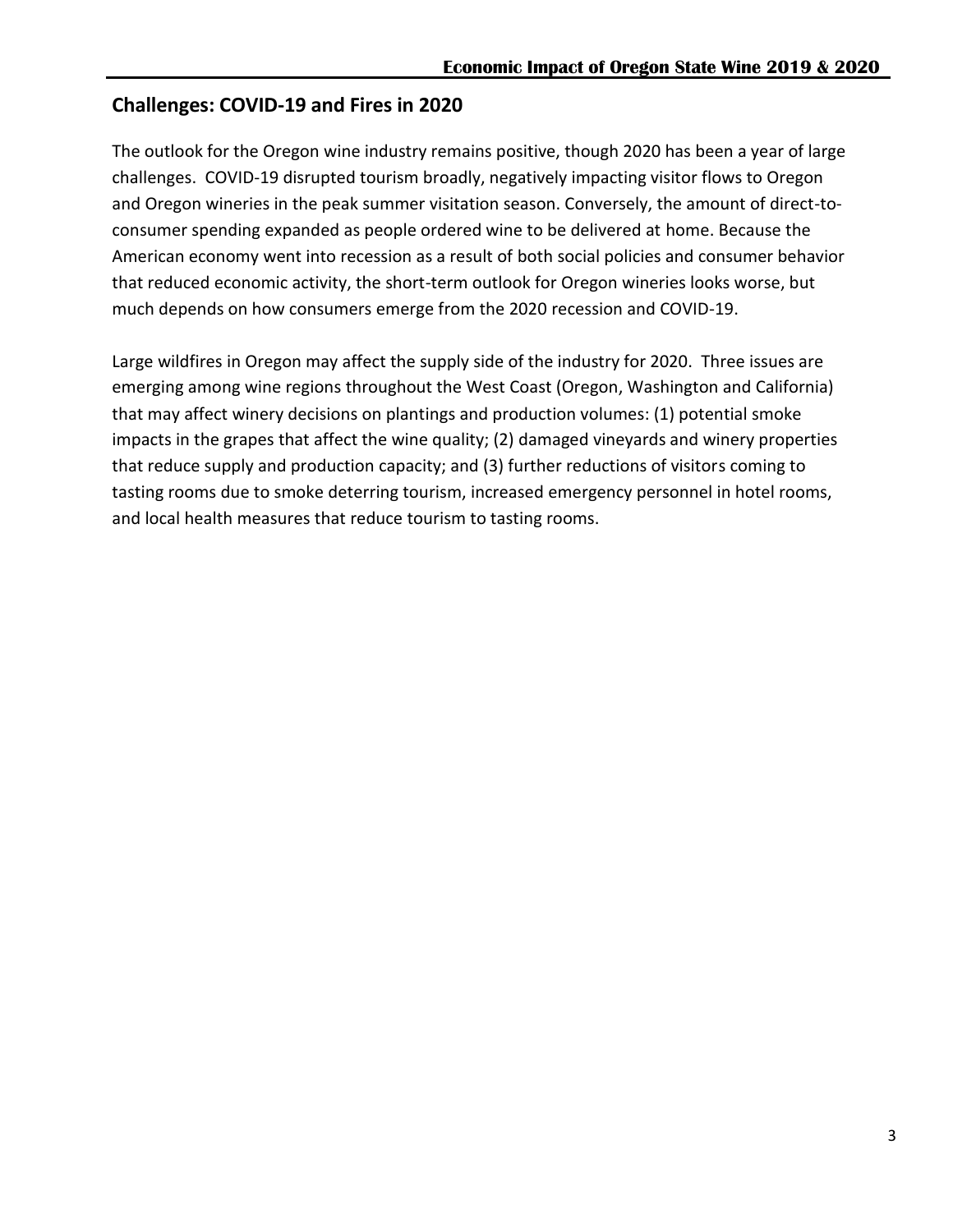# <span id="page-4-0"></span>**Table of Contents**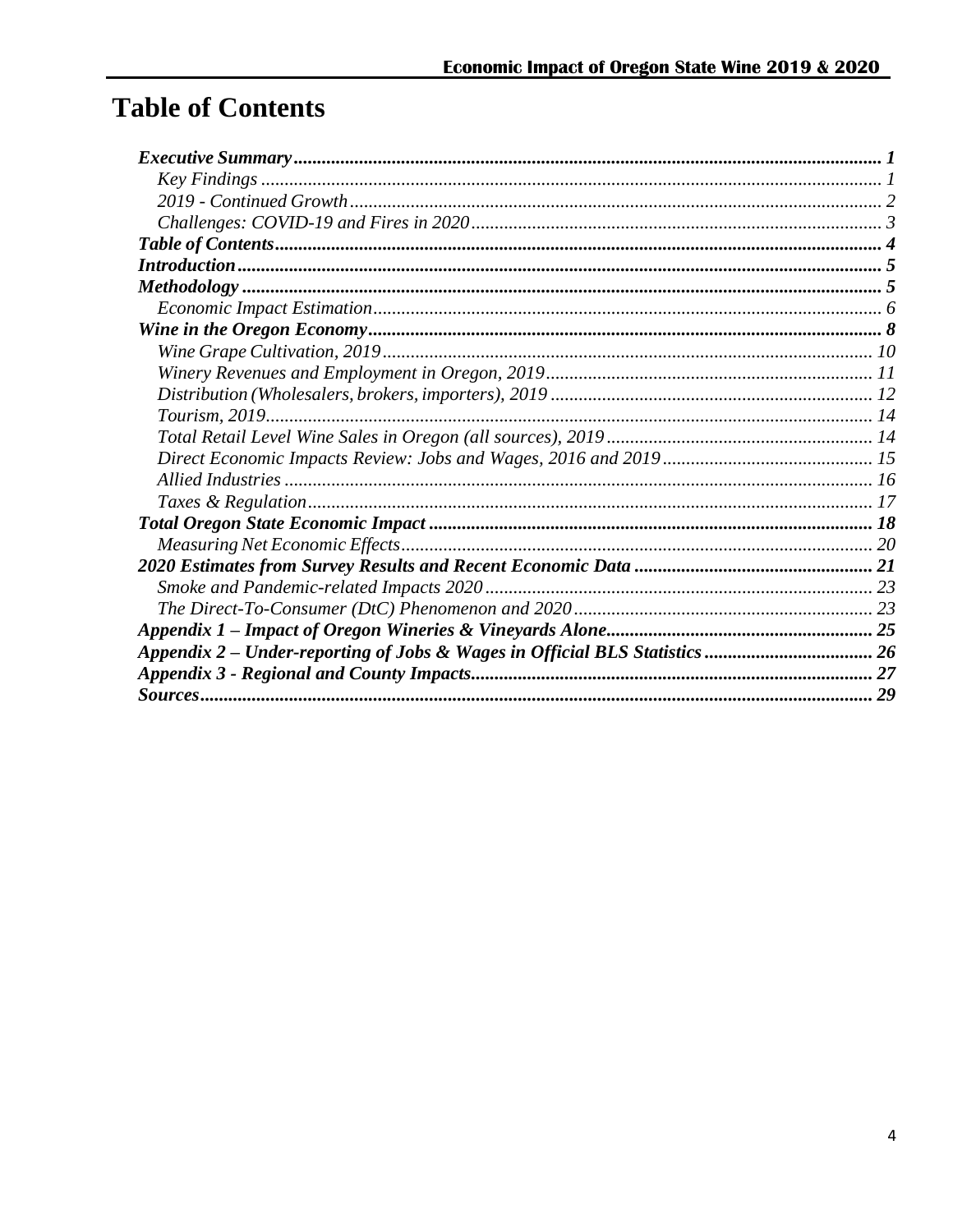# <span id="page-5-0"></span>**Introduction**

The Oregon Wine Board (OWB) has commissioned studies quantifying the economic impact of the wine grape and wine-producing industries in Oregon for 2005, 2010, 2013, 2016, and now for 2019. This 2019 edition also considers effects from 2020's challenges to the Oregon wine industry. Full Glass Research (FGR) has been engaged for each study since 2005; in the 2019 version, Economic Forensics and Analytics (EFA) is the lead consultant, with FGR providing guidance and industry modeling when needed. EFA has acted as a key data source for the economic impact analysis in previous versions since 2010.

The 2019 study provides summary data on Oregon's wine industry as compared to the 2016 results. The analyses below estimate revenues, jobs and wages associated with all tiers of wine production, distribution and consumers. This report also shows how the "multiplier" effect from wine-related businesses and their employees spending their wages has changed since 2016 based on industry expansion, contraction and shifting consumer markets. Hundreds of industries in the state of Oregon are affected by Oregon's wine industry and its economic impacts. It is important to recognize this report's estimated data consider revenues and not profits; the costs of doing business continues to rise. The effects of COVID-19 and wildfires in 2020 exacerbated cost pressures across the Oregon wine industry's supply chain. Because this report describes connections among core wine-industry and specific, allied industries, the key findings and other data within this report can be used for legislative and regulatory advocacy, business or government strategy, investment and academic applications.

# <span id="page-5-1"></span>**Methodology**

This report combines methods for statistical and economic analyses to estimate jobs, wages and business revenues from producing wine or harvesting wine grapes. From there, other data sources connect vineyard and winery operations to other directly-related links in the Oregon wine industry supply chain: distribution, retailers, restaurants and wine bars, and tourism. Public data sources, including the Bureau of Labor Statistics (BLS), Oregon Liquor Control Commission (OLCC), and the University of Oregon (U of O) help to describe sales and harvests and also the volume of jobs and wages and business revenues. Dean Runyan Associates estimates tourism spending and jobs for the state overall annually, data that helped to describe Oregon's visitor industry to then relate to wineries' effects on that tourism spending. The sum of business revenues, wages and employment in these "core" industries act as our estimates of "direct" economic impacts as described below.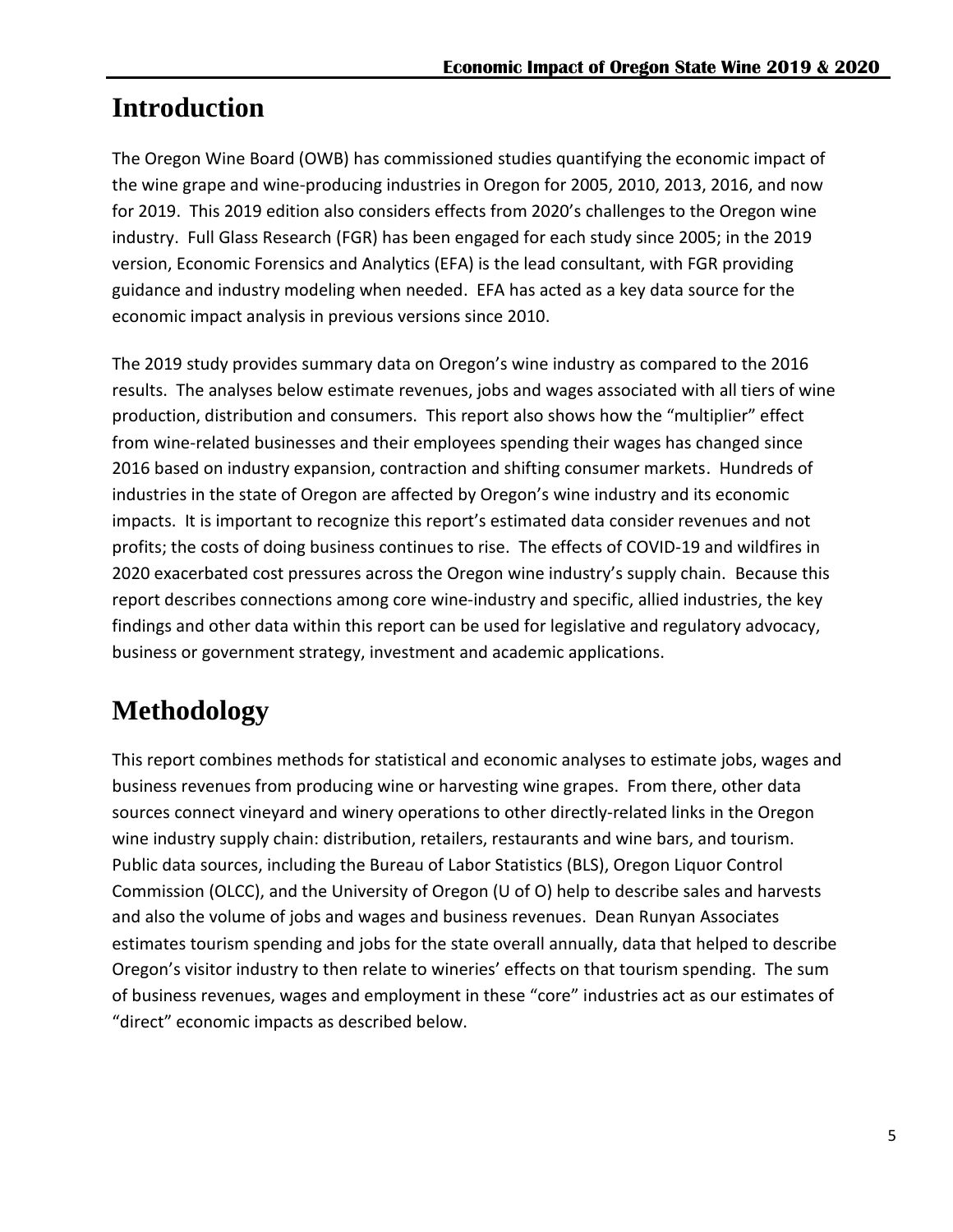#### <span id="page-6-0"></span>**Economic Impact Estimation**

A winery's sales are either domestic (in Oregon) or exported (somewhere else in the world), but both impact the Oregon economy. Wholesaler revenues made within Oregon impact the Oregon economy, even though those wholesalers may also distribute and sell imported wines (from California, France, Italy, and elsewhere) to retailers and restaurants. Oregon-based distributor sales outside the state of Oregon are counted when those businesses sell Oregon wines. Tourism is another "export" product for Oregon wineries and the impacts of tourists that visit wineries are also estimated in this report. Additional revenue and employment data come from the wine industry's supply-chain partners (based on the wine industry's spending on its vendors) and are estimated by the IMPLAN® model.<sup>1</sup> These vendor categories include vineyard and winery maintenance and management (including the revenues and jobs of those businesses that provide services to planted grapevines), trucking, glass, corks, seals, label printing, warehousing, and professional services. These allied industries serve hundreds of other industries throughout Oregon, but have additional revenues – and thus also have more jobs supported and wages paid – due to the wine industry's presence and size.

#### **IMPLAN Modeling**

 $\overline{\phantom{a}}$ 

IMPLAN is derived from the phrase "IMpact analysis for PLANing." IMPLAN is an economic model that uses input-output tables for over 400 industries. Initially developed by the U.S. Forest Service, it is currently used by hundreds of universities, government agencies, corporations and economic consulting firms doing research to estimate regional and industry-specific economic impacts. As shown below, this study supplemented primary data for employment, wages, and revenue with IMPLAN estimates when not directly available or survey data may have had some ambiguity. Using data from various official and private sources and also the Full Glass Research (FGR) Pricing Model and methods used in previous studies for consistency, we generate estimates for the direct economic effects on business revenues, jobs and wages. These direct estimates are then used to estimate overall changes in business revenues, wages and employment using the IMPLAN model for Oregon. The broader effects of the main industry tiers (vineyards, wineries, distribution and retail) are shown in our estimates, including allied industries. In the IMPLAN model, these effects are categorized as follows, where the total economic impacts are the sum of the direct, indirect and induced effects:

**Direct effects** are changes in the industries associated directly with final demand. For example, in this study, winery revenue is the direct effect of all wine sold by Oregon wineries. Direct jobs and wage (income) effects represent the employees hired by, or income derived directly from, the production and sale of wine – from vineyard down through retail sales. Direct effects were

<sup>&</sup>lt;sup>1</sup> Please see [http://www.implan.com](http://www.implan.com/) for more information on IMPLAN® and also the "Economic Impact Estimation" section in this report.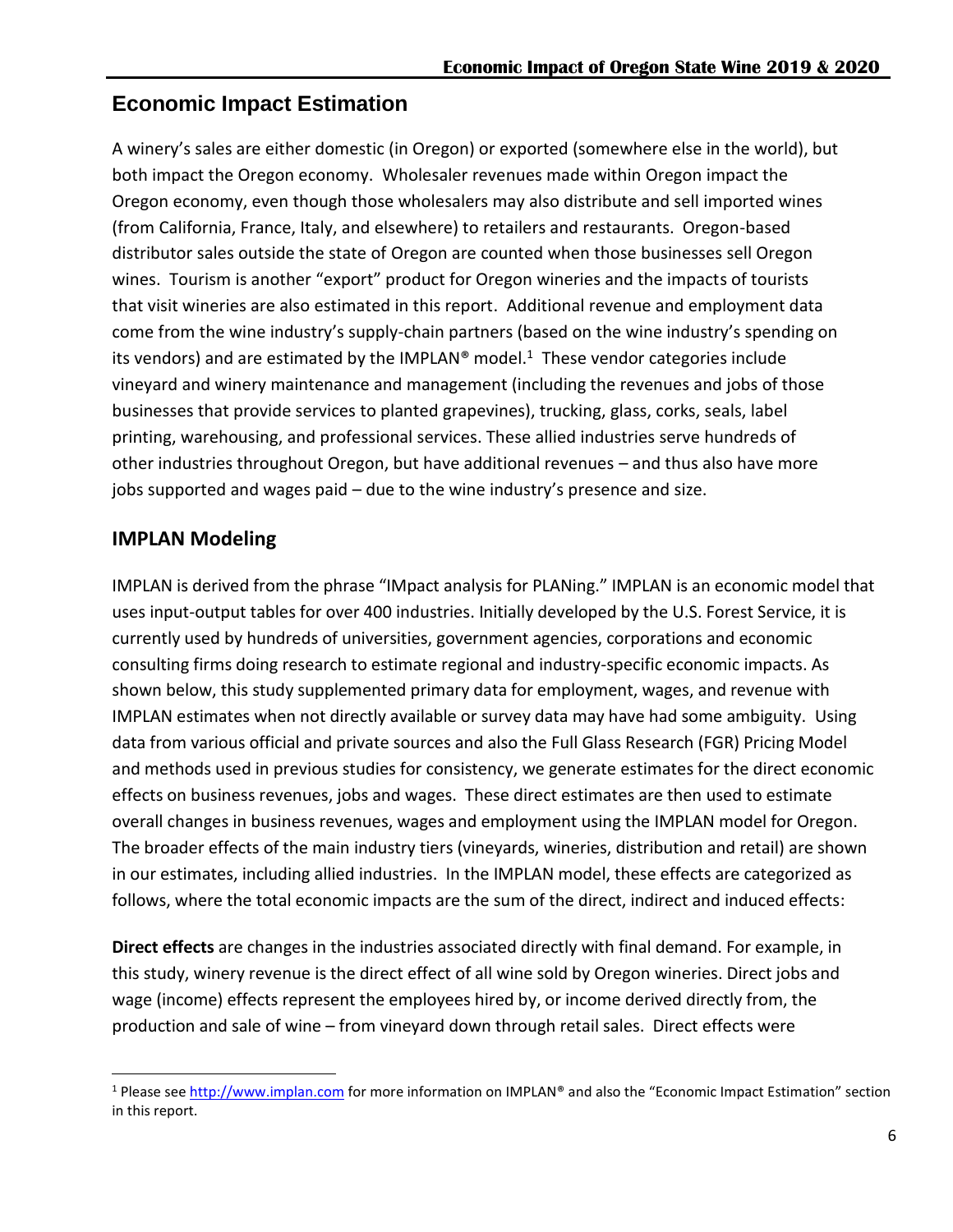estimated based on primary research by EFA and FGR, as well as FGR's winery and distribution revenue models. IMPLAN was not used for these calculations, but help to estimate the additional effects: indirect and induced impacts.

**Indirect effects** are the changes in industry sectors that supply goods and services to industries directly affected by the changes in demand for wine or grapes. Examples of indirect effects are the purchase of bottles, corks, utilities, and goods and services by the wine industry. Some of the data to estimate indirect effects were based on primary research, but where this research was insufficient the estimates were supplemented or replaced by IMPLAN. Additional indirect revenues (beyond what we call "allied industries" in the report) calculated with IMPLAN were approximately \$821 million. Additional indirect employment is estimated at 7,321 jobs at \$416.9 million in wages.

**Induced effects** are changes in economic activity resulting from households spending income earned from direct or indirect sales. For instance, employees of wineries and printers spend their wages and salaries in Oregon, resulting in additional output, income, and jobs in Oregon. These effects were entirely estimated using IMPLAN. Induced effects included revenues of \$911.9 million, employment of 7,865 jobs, and \$365.6 million in wages.

Each version of this report over time has included some methodology changes from the previous version (in this case from the 2016 version):

- Allied industry impacts were entirely derived from the IMPLAN model instead of primary research, due to time and budget constraints;
- Some additional data sources such as SipSource and BW166 were used to fill in gaps at the distribution and retail tiers<sup>2</sup>;
- Fewer direct interviews than in past editions were used versus primary data sources in the distribution and retail industries and replaced by FGR modeling.

During summer 2020, EFA conducted a survey of Oregon's vineyard and wineries, with a different design, fielding and questions in 2020 than in past editions of this analysis; the survey was given twice to the same respondents due to the fires and smoke to capture any forecast changes from the original survey results. The survey was focused on recent pricing and yields and overall costs and revenues from each industry. We also asked about the proportion of sales by direct-to-consumer (DtC), tasting room, and also through classic distribution and retail channels in 2019 plus estimates for 2020. The follow-up survey in October and November 2020 asked about repercussions and decisions that resulted from multiple threats and challenges in 2020 to date. As expected, those survey results showed mainly negative effects and suggested concerns about the 2020 harvest and production levels, as well as subsequent years in terms of sales, pricing and industry growth.

 $\overline{\phantom{a}}$ 

<sup>&</sup>lt;sup>2</sup> See<https://www.sipsource.com/> and<https://www.bw166.com/> for more on these sources.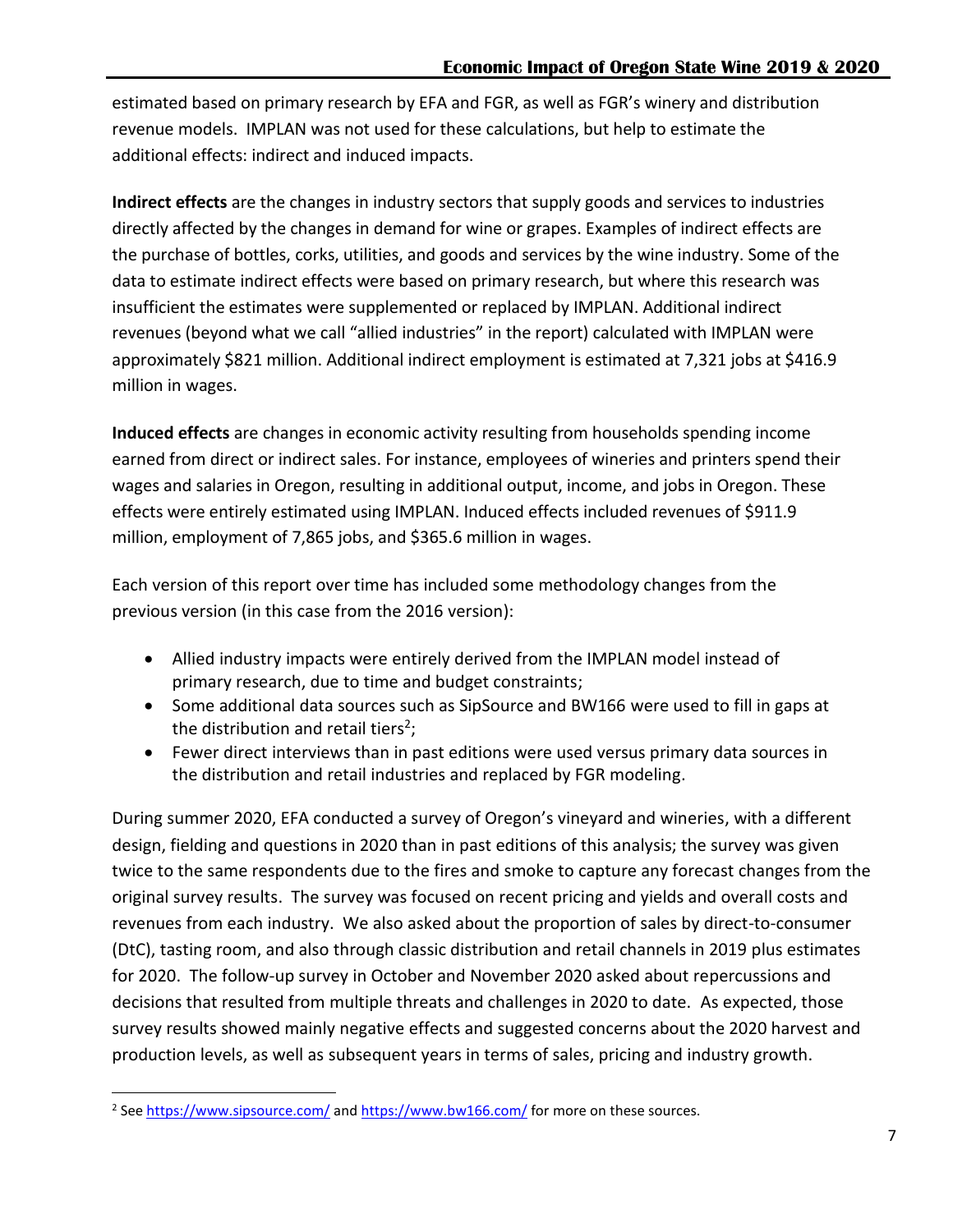# <span id="page-8-0"></span>**Wine in the Oregon Economy**

Wine is a product from agriculture, combining farming and a manufacturing process. This combination is reflected in wages, revenues, taxes, and spending on agricultural and production technology and supplies. The multiplier effect created by increased cashflows and inventories moving from wineries to suppliers and service firms generates broad impacts throughout the Oregon economy.

Wine production remains a labor-intensive business and supports other labor-intensive businesses, including employers such as restaurants and hotels. Wine distribution from producers to retailers and restaurants provides additional wages and employment through storage and trucking and delivery. Tourists come to Oregon to visit wineries, enhancing Oregon's economy in many ways that would not happen but for the wine industry's size and marketing. These gains include more hotel and motel occupancy that generates tax revenues on overnight stays, but also broader economic support for restaurants and retail that would not be there but for the existence of vineyards and wineries in the state of Oregon. Each industry "tier" contributes tax revenues for city, county and state government uses. Only in-state impacts are counted in this report.

Figure 1 shows how U.S. population growth and gallons of wine consumed annually have evolved since 2010. Notice how total gallons consumed have increased annually since 2010, while per capita consumption for the U.S. population over 21 experienced a recent peak in 2013.



**Figure 1: U.S. Population and Per Capita Table Wine Consumption 2010-2019**

Sources: U.S. Census, BW166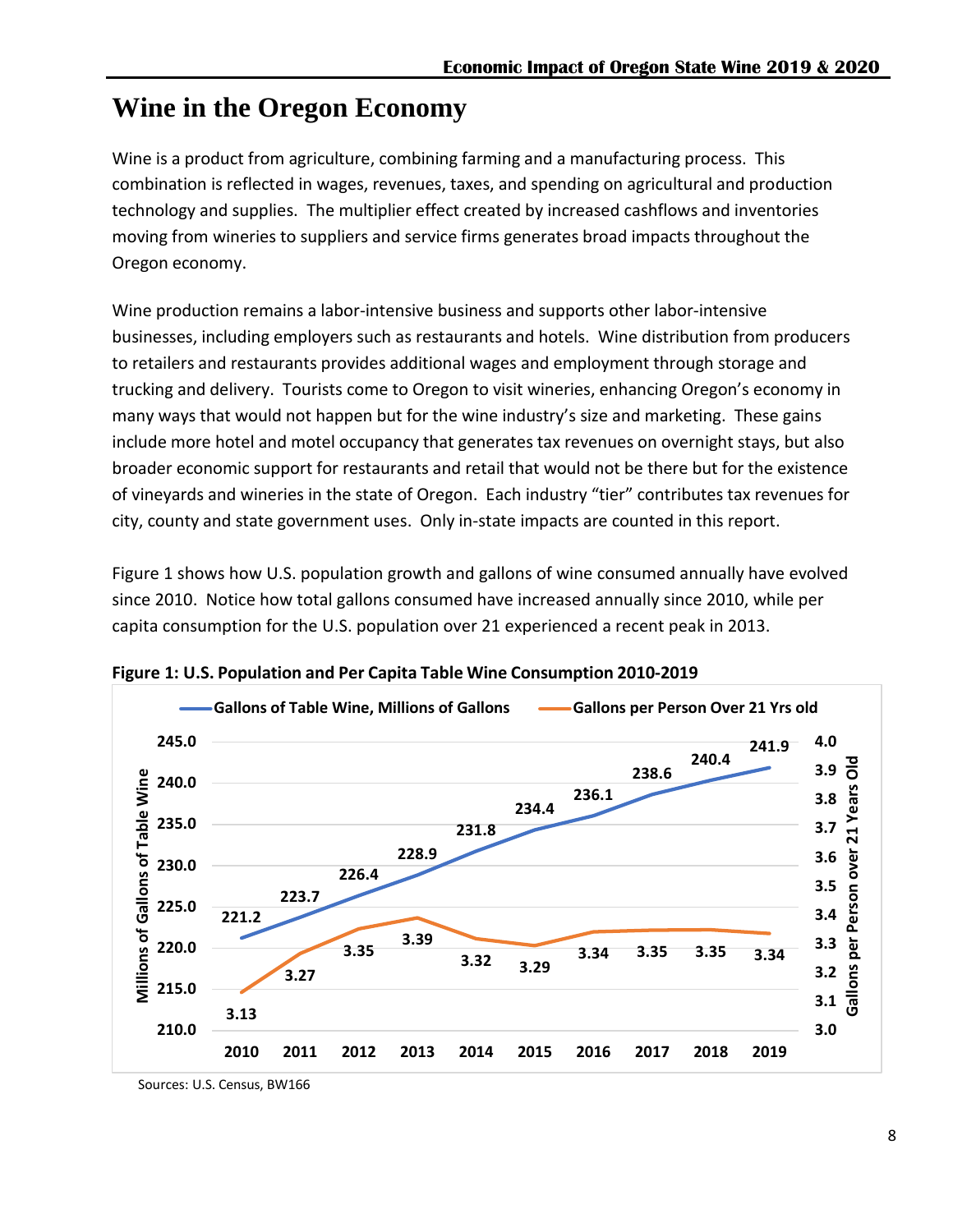Oregon wineries buy grapes from Oregon vineyards and produce wine using equipment like any other food or beverage manufacturing process. What makes this industry unique is the number of unique products and the packaging, marketing, and wholesale services to support that breadth. Unlike many agricultural products, where raw products used as inputs are exported, the wine industry retains much of its aggregate production value within the local areas where grapes are grown and where wineries are located (usually the same areas). Such industry concentration supports professional services, industrial wholesalers, and producers and sellers of equipment, inputs, and infrastructure in many areas within Oregon.

Much like their neighbors in California and Washington, Oregonians also drink wines from California, Washington, and wine regions worldwide. In fact, due largely to their higher price points, Oregon wines constitute a minority of all wine sales within the state. Wine sales of all types in Oregon in 2019 came to over 7.66 million 9L cases, an increase of 4.9 percent over 2016 and 31 percent over 2013 according to the Oregon Liquor Control Commission (OLCC). While sales of Oregon-made wine make the broadest contribution to the Oregon economy versus wines from other places, sales of wines from other places also create jobs and value at wholesale and retail levels.

To consider Oregon's wine market specifically, we now consider the direct economic impacts created by the Oregon wine industry. Each of the following sections provides both background information and also the direct economic impact estimate to be used in later sections to estimate the overall impact on Oregon's economy.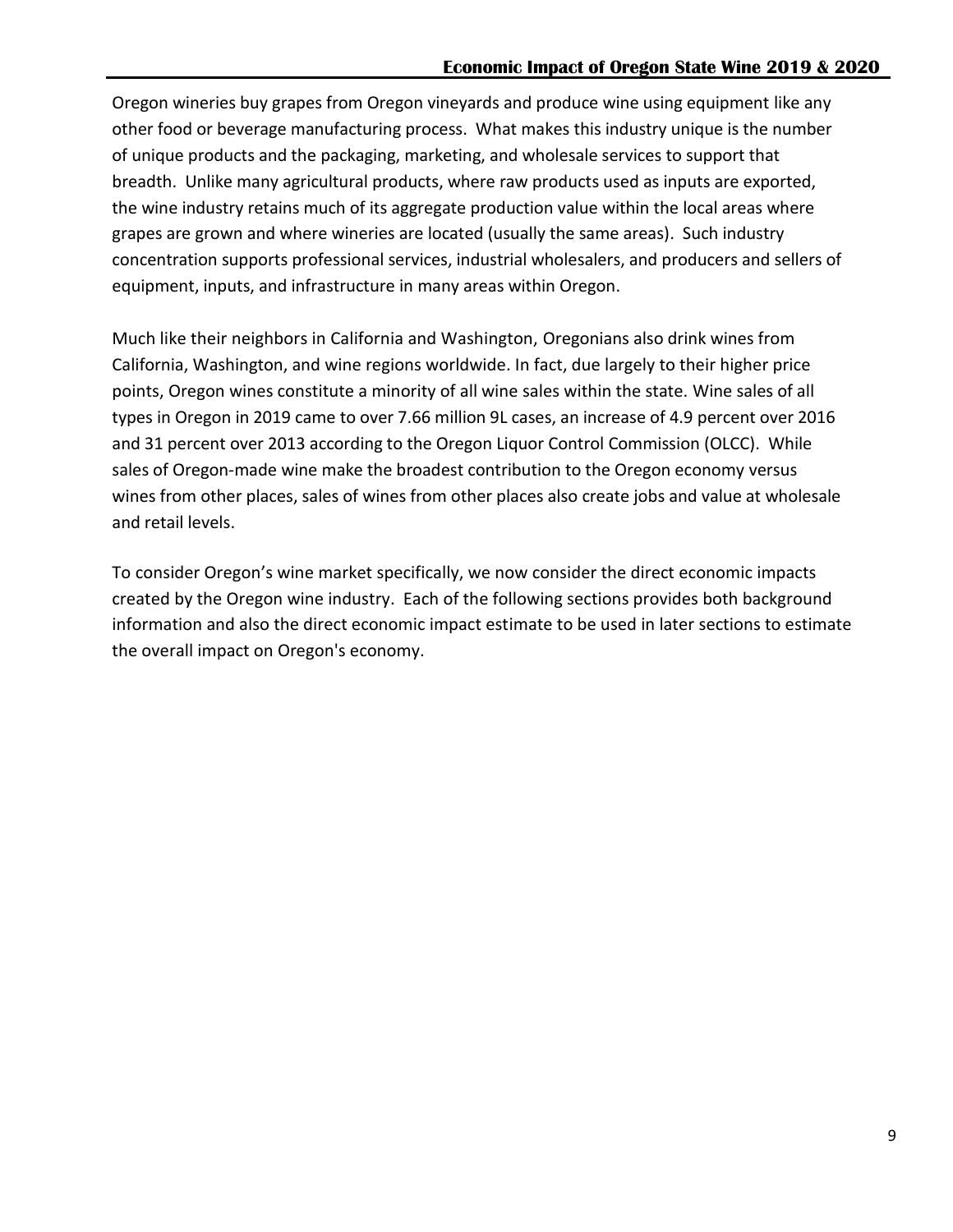#### <span id="page-10-0"></span>**Wine Grape Cultivation, 2019**

#### **Direct Employment: 1,443 jobs**<sup>3</sup> **Total Wages: \$49,650,700 Wine Grape Grower Revenues: \$115,115,000 (non-estate bottled grapes)**

In terms of total grape quantity, Oregon ranks fourth among U.S. states for overall wine grape production and third for premium wine grape production (grapes that cost more than \$1,000 per ton) after California and Washington. The University of Oregon estimated that Oregon vineyard owners harvested approximately 105,586 tons of grapes at an average price of \$2,225 per ton in 2019 (this was up from 79,782 tons harvested at \$2,056 per ton in 2016). From 2016 to 2019, all acreage increased by 22.8 percent to 37,399 acres in Oregon with bearing acreage rising by 28.6 percent to 35,582 acres (approximately 95 percent of the total). In terms of agricultural value, Figure 2 provides a comparison to other agricultural commodities.

| <b>Commodity</b>   | 2004         | 2010         | 2016          | 2019          |
|--------------------|--------------|--------------|---------------|---------------|
| Apples             | \$26,057,000 | \$29,254,000 | \$59,800,000  | \$38,746,000  |
| Cherries           | \$49,819,000 | \$77,256,000 | \$79,200,000  | \$75,221,000  |
| Cranberries        | \$17,977,000 | \$10,950,000 | \$10,600,000  | \$14,851,000  |
| <b>Hazelnuts</b>   | \$52,992,000 | \$59,670,000 | \$118,800,000 | \$84,480,000  |
| Pears              | \$76,703,000 | \$76,347,000 | \$148,000,000 | \$108,774,000 |
| <b>Wine Grapes</b> | \$32,200,000 | \$62,321,000 | \$167,800,000 | \$237,784,000 |

|  | Figure 2: Oregon Total Dollar Value by Commodity, 2004, 2010, 2016, 2019 |  |  |
|--|--------------------------------------------------------------------------|--|--|
|--|--------------------------------------------------------------------------|--|--|

Source: OASS, SOURCE, University of Oregon

 $\overline{\phantom{a}}$ 

Not all harvested grapes are sold. Vineyards owned by wineries, whose grapes are used in their brands ("estate-bottled" wines), harvest grapes that represent a transfer cost to a winery, but not a cash transaction similar to a winery buying grapes from an independent farmer. In 2019, Oregon wine grapes were the state's most valuable fruit crop, with a total market value of \$237,784,000. This amount includes grapes harvested at estate wineries. Wineries have estatebottled grapes as part of their costs of goods sold, and ultimately revenues, with value added to the grapes through crush and storage processes.<sup>4</sup> We assume approximately 48 percent of grapes are non-estate, accounting for approximately \$115 million just for wine grape farmers alone. This assumption is based on previous surveys of vineyards and wineries.

<sup>&</sup>lt;sup>3</sup> Employment and wages come from Bureau of Labor Statistics [\(www.bls.gov\)](http://www.bls.gov/) for calendar year 2019. Revenues come from the University of Oregon Winery and Vineyard Survey 2019, available at https://industry.oregonwine.org/wpcontent/uploads/2019-Winery-Vineyard-Report-FINAL-update.pdf.

<sup>&</sup>lt;sup>4</sup> These transfer costs are included in vineyard impacts when we estimate the total impacts from Oregon state wine as to not double count the revenues.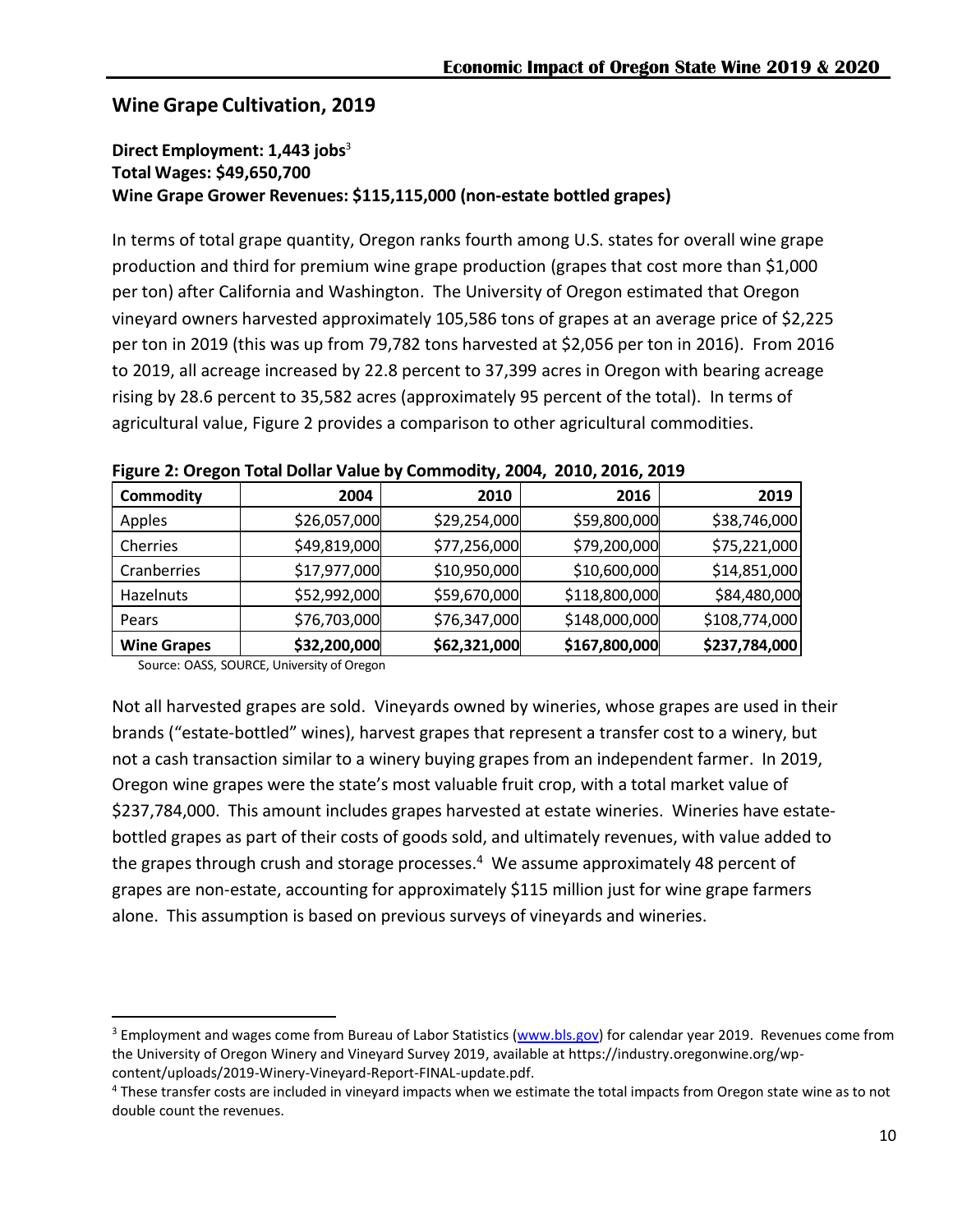#### <span id="page-11-0"></span>**Winery Revenues and Employment in Oregon, 2019**

**Direct Employment: 3,687 jobs Total Wages: \$136,565,500 Total Revenue**<sup>5</sup> **: \$673,903,900**

 $\overline{\phantom{a}}$ 

Figure 3 shows the evolution of Oregon winery revenues since 2014.



**Figure 3: Total Winery Revenues for Oregon Wine, All Destinations, 2014 to 2019 Millions of Current Dollars**

Source: Oregon Vineyard and Winery Reports (SOURCE and University of Oregon)

The FGR Winery Revenue model indicates that in 2019, 51 percent of Oregon winery revenues came from sales into distribution (both inside and outside Oregon) and 49 percent from various forms of direct-to-consumer sales (DtC). In 2016, it was 46 percent from distribution and 54 percent from DtC. In 2019, Oregon wineries sold 21.9 percent of their volume of total bottled wine sold (9L equivalent cases) direct-to-consumer via tasting rooms, wine clubs, events, catalog/mail, or websites. The smaller proportion of volume and larger proportion of sales revenues is due to higher prices on wines sold DtC. While DtC sales have grown at a healthy clip, shipments into distribution outside the state have grown even faster. Figure 4 provides data on 9L equivalent wine sales throughout the Oregon winery supply chain from 2015 to 2019, showing the growth of overall sales volume while the channels (direct, distribution and retail) shifted over those five years. Figure 4 also shows the increased volumes of Oregon wine into markets throughout the United States ("National Wholesale") and the breadth of channels by which Oregon wine is sold.

<sup>&</sup>lt;sup>5</sup> Winery revenues do not include sale of bulk wine to other wineries or bottlers. Employment and wages come from Bureau of Labor Statistics for calendar year 2019.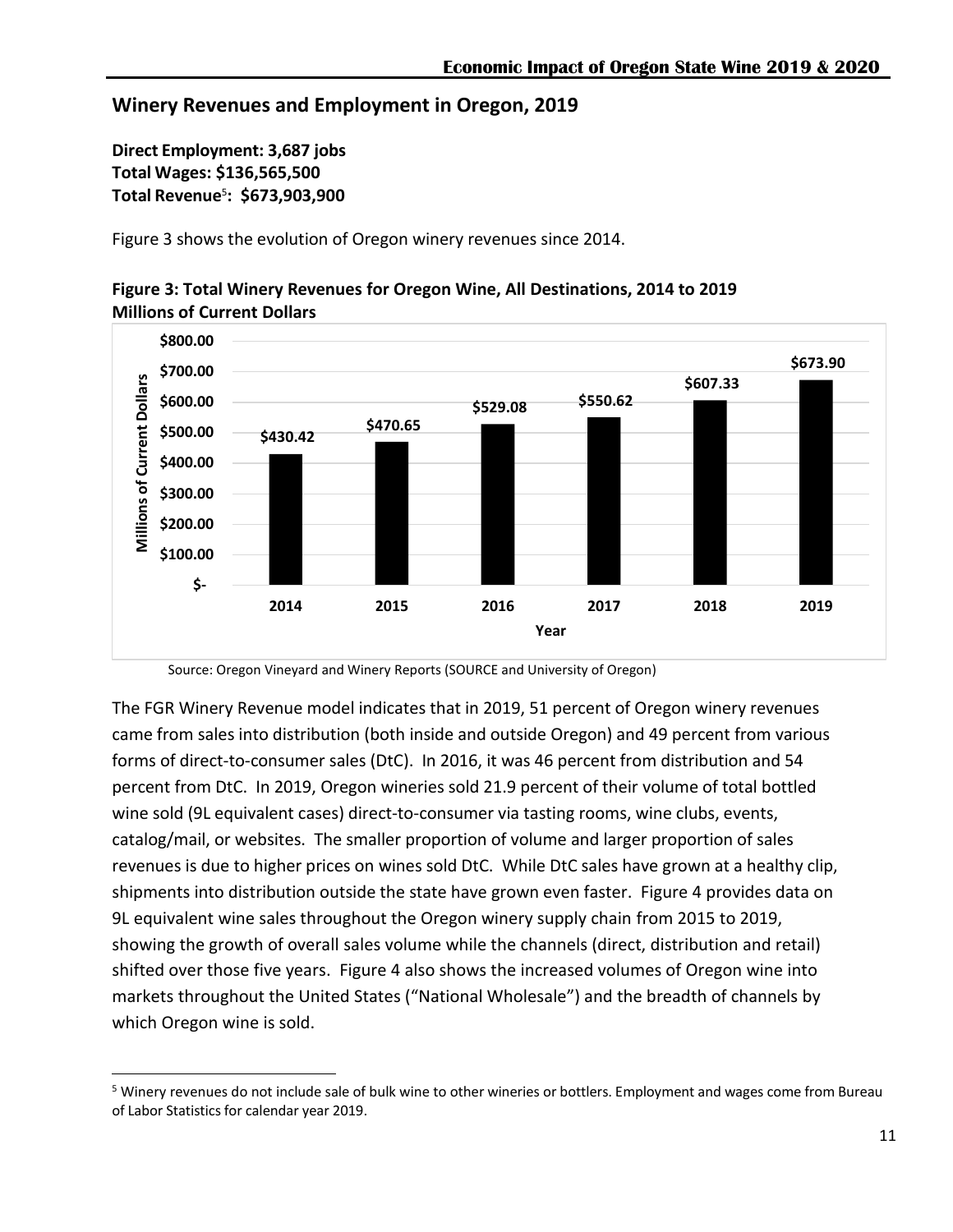|                                                | 2015      | 2016      | 2017      | 2018      | 2019      |
|------------------------------------------------|-----------|-----------|-----------|-----------|-----------|
| <b>Winery Cases (9-Liter Equivalent) Sales</b> |           |           |           |           |           |
| <b>9L Totals</b>                               | 3,093,660 | 3,390,958 | 3,602,493 | 4,147,495 | 4,666,599 |
| <b>Tasting Room</b>                            | 421,178   | 484,714   | 489,820   | 568,070   | 632,807   |
| Wine Clubs                                     | 232,045   | 228,179   | 233,391   | 264,552   | 283,937   |
| Phone & Website                                | 81,568    | 72,898    | 81,852    | 90,088    | 104,664   |
| <b>DtC Subtotal</b>                            | 734,791   | 785,791   | 805,063   | 922,710   | 1,021,408 |
| DtC % of Total                                 | 23.8%     | 23.2%     | 22.3%     | 22.2%     | 21.9%     |
| Wholesale in Oregon                            | 574,232   | 593,192   | 579,155   | 650,182   | 732,168   |
| <b>National Wholesale</b>                      | 1,645,668 | 1,868,838 | 2,039,747 | 2,373,214 | 2,689,686 |
| International and Private Label                | 138,969   | 143,137   | 178,528   | 201,389   | 223,337   |

Source: Oregon Vineyard and Winery Reports (SOURCE and University of Oregon)

Strong growth of DtC sales was due to increased wine tourism in 2019, but also greater professionalism and investment in direct marketing by wineries. However, DtC's share of overall sales declined, because Oregon did an even better job of expanding distribution in the three-tier system across the United States. Oregon winery sales to all channels in 2019 in all markets (including wholesale, retail, direct to consumer and export) were 4.66 million 9L cases with revenues of approximately \$673.9 million. Oregon's international wine sales totaled 115,434 9L cases in 2019 and remain a minor portion of Oregon wineries' markets; private label sales volume was approximately 107,903 cases. Shipments of bottled wine to other parts of the U.S. through three-tier distribution totaled 2.69 million 9L cases, or 57.9 percent of sales in 2019 for Oregon wineries, providing an export market that draws income toward the winery supply chain from outside Oregon.

#### <span id="page-12-0"></span>**Distribution (Wholesalers, brokers, importers), 2019**

#### **Direct Employment**<sup>6</sup> **: 405 jobs Total Wages: \$18,306,800 Total Revenue: \$539,772,100**

For various legal, management and economic reasons, the vast majority of wines from other states, and many Oregon wines, are sold through the "three-tier system." Winery shipments move to distributor-wholesaler businesses that then sell to the retail and restaurant tier (offpremise and on-premise sales).<sup>7</sup> Figure 5 shows the case-sales progression from 2006 to 2019 and the destination of 9L equivalents in the U.S. for Oregon wineries.

 $\overline{\phantom{a}}$ 

 $6$  Employment and wage data come from IMPLAN® and from Bureau of Labor Statistics, weighted by total winery revenues as a proportion to other food and beverage businesses' distribution and wholesale. Revenues come from Full Glass Research based on wholesale prices and volumes as a proportion of the total 9L equivalents sold in Oregon in 2019. <sup>7</sup> Wineries may also sell directly to retail tier accounts within their own state, skipping the wholesale tier. Less than 3% of all

Oregon winery volume is sold in this manner.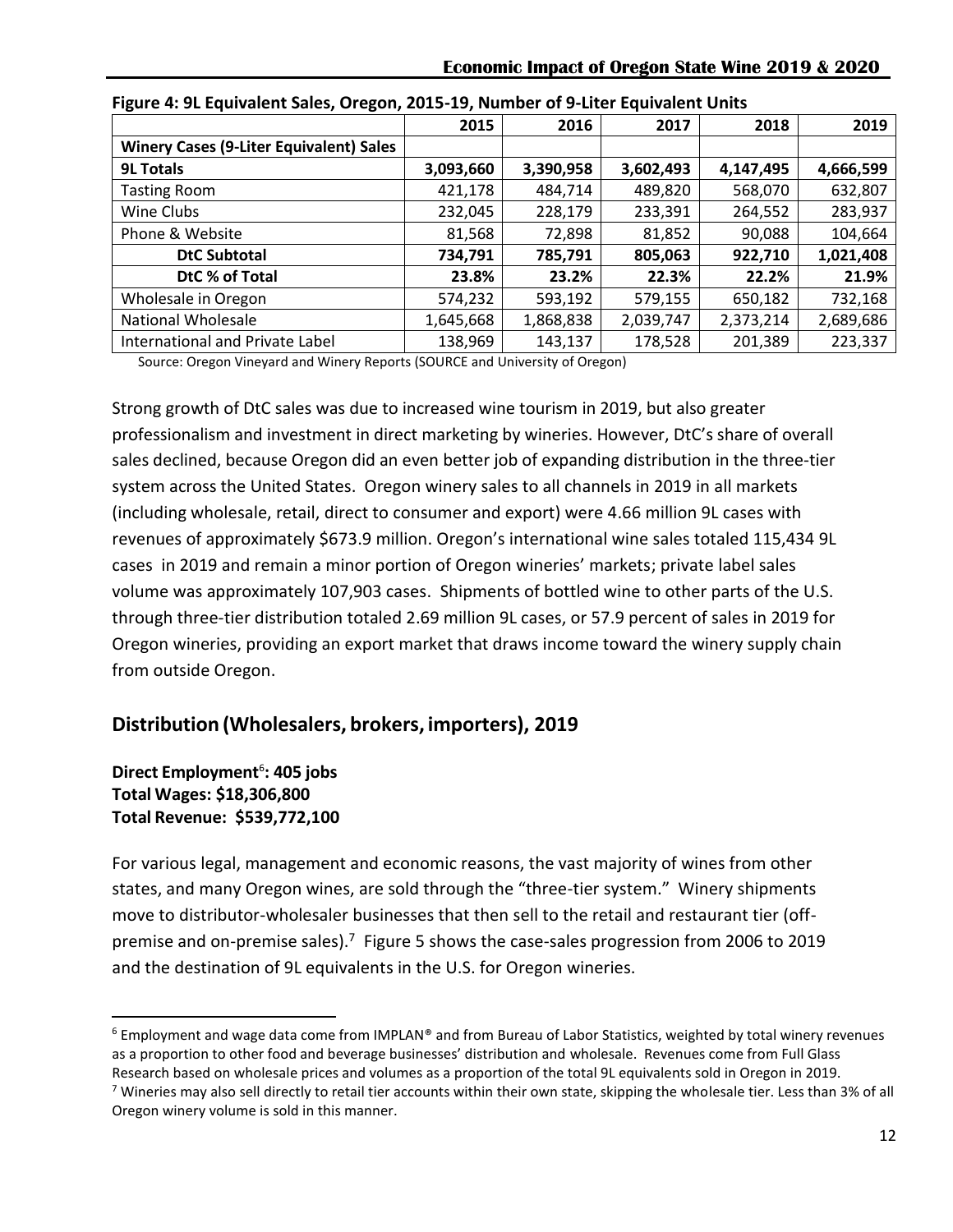

**Figure 5: Case Sales (1000s) for Oregon Wineries by Destination Market in Distribution, 2006-19**

Source: Oregon Vineyard and Winery Reports 2006-2019, OASS/SOURCE/University of Oregon

The wholesale tier acts as a conduit to the broader market for Oregon wineries, but this tier also connects Oregon consumers with wines from around the world. While Oregon wineries sold 732,168 9L cases into distribution in Oregon (both three-tier and directly to retail), the total amount of wine sold in the Oregon three-tier distribution system was 6.85 million cases.<sup>8</sup> The difference between the numbers reflects wines imported into Oregon from other states and abroad.<sup>9</sup> Although Oregon wineries held only an 11 percent share of wine volume in distribution in Oregon, due to their higher average price they owned at least a 22 percent share of the market value.<sup>10</sup> Because of allied and supplier industries, Oregon wineries are responsible for an even higher share of the total economic impact; see Appendix A for more details.

The wholesale tier adds value to the winery supply chains by providing delivery, bill collection, warehousing and promotion services. Wineries discount their wines substantially when selling to distributors, providing space for price markups to pay for and profit from these value-add services. The major distributors in Oregon are privately held, so there is little specific public information available about the distribution tier. Wholesale tier revenues are estimated by the FGR distribution model, which uses OLCC, Nielsen, SipSource, and survey data.

 $\overline{a}$ 

<sup>&</sup>lt;sup>8</sup> Adding DtC sales volumes to this figure brings the total to 7.66 million cases wine from all sources sold in Oregon in 2019.

<sup>9</sup> As measured by the OLCC in tax-paid imports and releases from bonded warehouses.

<sup>&</sup>lt;sup>10</sup> Ibid., also as measured by OLCC.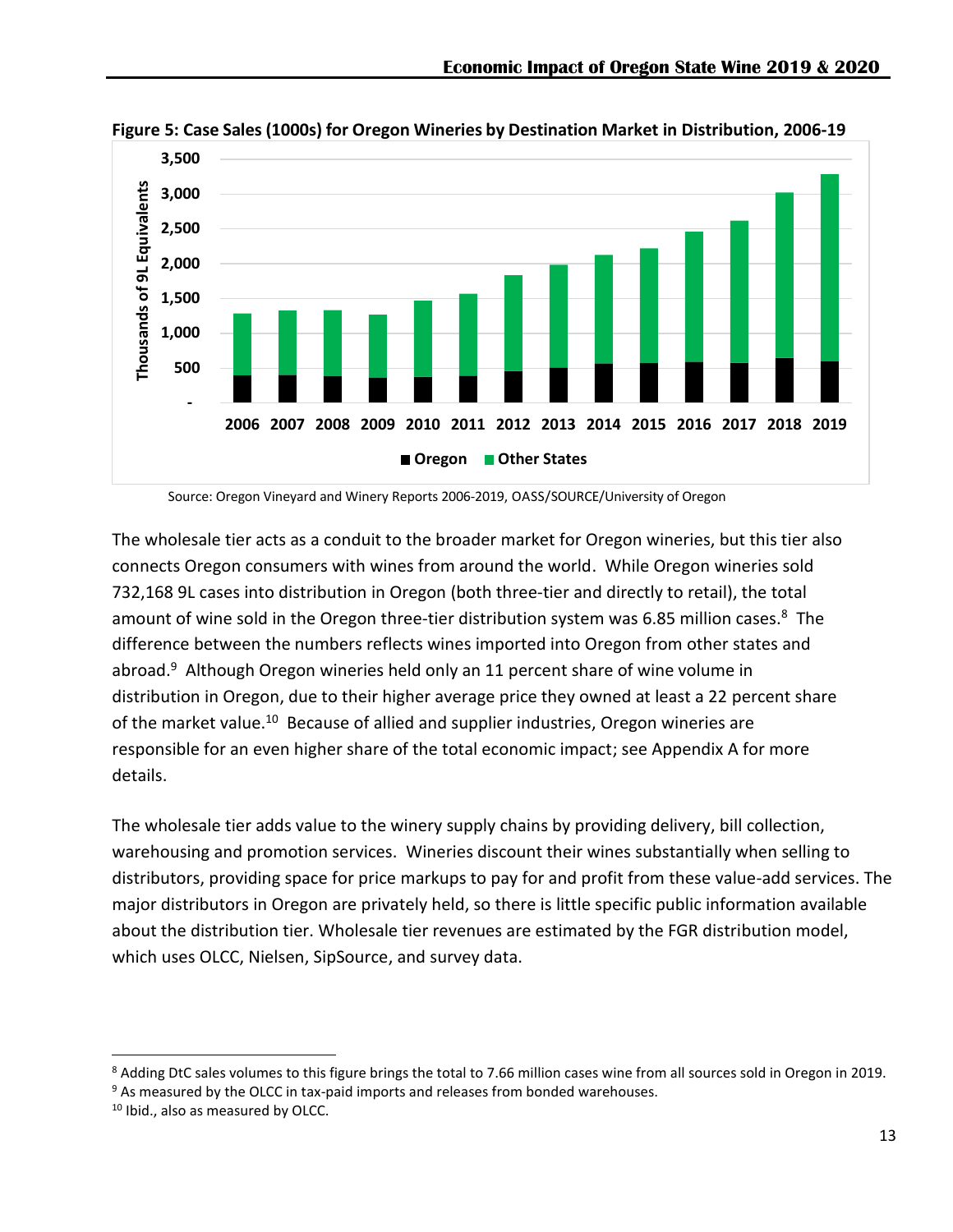#### <span id="page-14-0"></span>**Tourism, 2019**

 $\overline{\phantom{a}}$ 

#### **Direct Employment: 8,600 jobs Total Wages: \$270,126,000 Total Revenue: \$893,656,000**

Tourists visiting Oregon's wine regions remain an important segment of Oregon's overall tourism industry but also how tourists contribute winery revenue diversity and overall economic impacts from this industry. Tourism related to the wine industry resulted in estimated expenditures of \$893.6 million throughout the state in 2019. This estimate includes spending on hotel stays, food, entertainment, transportation, retail, and other businesses while visitors are in Oregon; the \$893 million does not include tasting room revenues at the wineries (those revenues are counted in the overall winery revenues above). Oregon's economy, according to Dean Runyan Associates, experienced visitor spending of \$12.8 billion in 2019, a growth of \$1.9 billion from 2016; we estimate almost \$107 million of that growth was contributed by wine industry connections.<sup>11</sup> Tourism supported an additional 7,700 jobs in Oregon in total from 2016 to 2019.<sup>12</sup> We estimate that 975 of those new jobs are attributable to the wine industry.

#### <span id="page-14-1"></span>**Total Retail Level Wine Sales in Oregon (all sources), 2019**

#### **Direct Employment: 9,912 jobs Total Wages: \$204,815,200 Total Revenue: \$1,199,629,200 from all sources<sup>13</sup>**

The impact of wine sales in the retail tier originates from two different sources: (1) wine sold by Oregon wineries both within and outside the state of Oregon; and (2) total sales of wine from all other sources within the state of Oregon. Sales of wine in Oregon, regardless of the wine's origin, benefit some parts of the supply chain, including support industries including trucking, storage, retail software, business and legal services, restaurants and more. Retail and restaurant sales are important core industries for wineries and vineyards as these industries are the final link connecting grapes to final consumers. The two main categories for retail sales outside of direct to consumer (DtC) are: on-premise (wine bars, hotels, restaurants, etc.) and off-premise (retail stores ranging from fine wine shops to large chains including warehouse stores). Off-premise sells far more volume, normally 80 to 85 percent of the retail tier volume. Off-premise sales' share of total retail dollar sales is smaller, primarily due to the difference in profit margins (restaurant markups are typically five or more times higher than stores).

<sup>11</sup> Se[e https://www.travelstats.com/dashboard?ucode=4100](https://www.travelstats.com/dashboard?ucode=4100) for more on the Oregon tourism industry and aggregate data for the state overall.

 $12$  There was a total of 117,500 additional workers statewide hired by tourism industries according to Dean Runyan Associates in 2020. Se[e https://industry.traveloregon.com/wp-content/uploads/2020/04/ORImp19.pdf](https://industry.traveloregon.com/wp-content/uploads/2020/04/ORImp19.pdf) for more.

<sup>&</sup>lt;sup>13</sup> This number does not include tasting room sales at wineries or winery shipments to consumers in Oregon.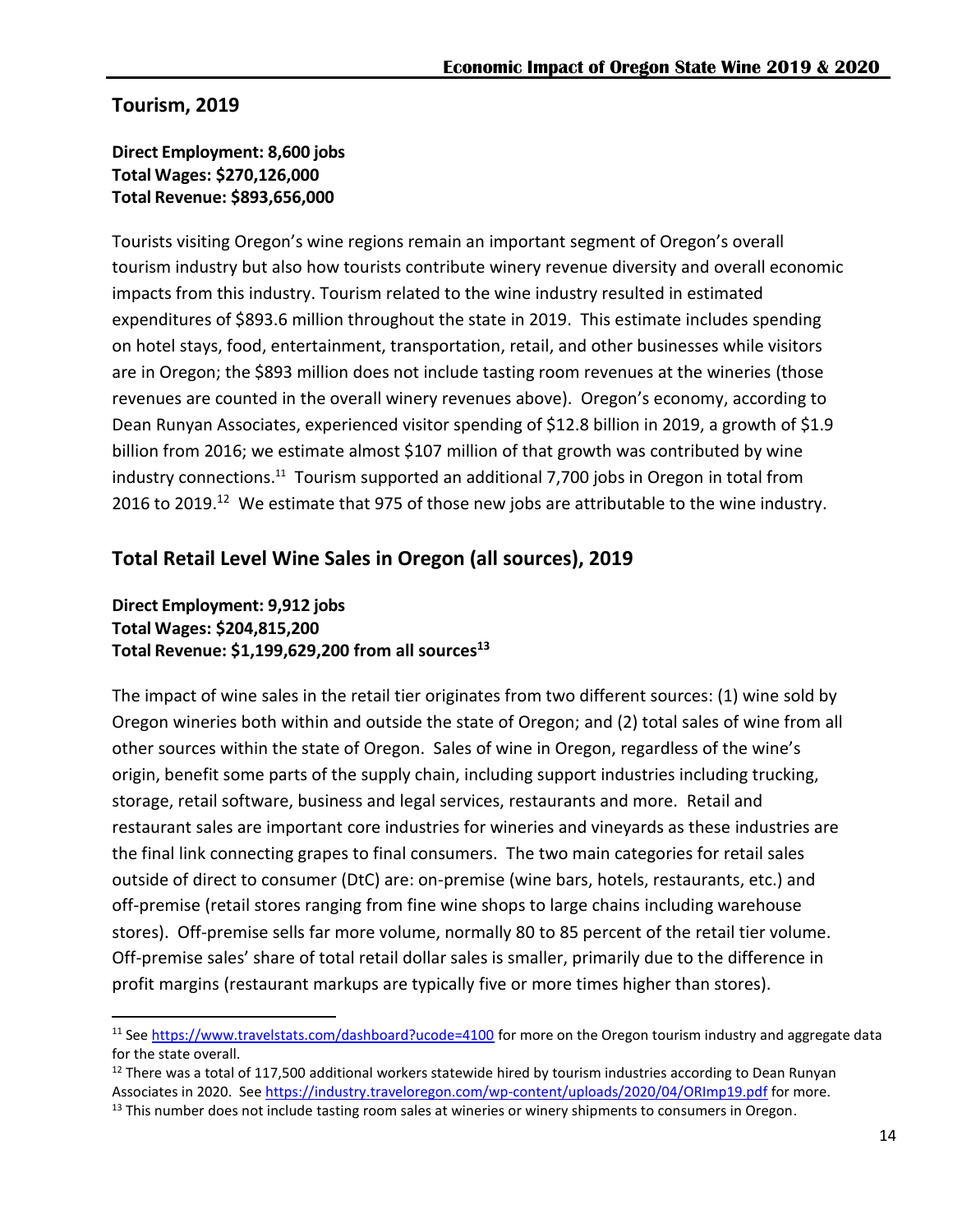#### <span id="page-15-0"></span>**Direct Economic Impacts Review: Jobs and Wages, 2016 and 2019**

Figure 6 summarizes the key direct economic impact figures for employment and wage levels. The production and sale of wine requires employment in vineyards, wineries, distribution, retail and restaurants. The direct employment impacts are at least 15,447 jobs within the state of Oregon and over \$409 million in gross payroll. For vineyard employment, the average annual salary is \$34,407; for winery employment \$37,039; for distribution employment \$45,202.

|                               | <b>Employment</b> |        |          |               |               |          |  |
|-------------------------------|-------------------|--------|----------|---------------|---------------|----------|--|
| Industry                      | 2016              | 2019   | % Change | 2016          | 2019          | % Change |  |
| Vineyard                      | 1,053             | 1,443  | 37.0%    | \$30,384,000  | \$49,650,700  | 63.4%    |  |
| Winery                        | 2.993             | 3,687  | 23.2%    | \$99,790,100  | \$136,565,500 | 36.9%    |  |
| <b>Distribution/Wholesale</b> | 321               | 405    | 26.2%    | \$15,741,000  | \$18,306,800  | 16.3%    |  |
| Grocery/chain stores          | 1,703             | 1,833  | 7.6%     | \$47,354,100  | \$52,588,100  | 11.1%    |  |
| Wine store employees          | 1,503             | 1,547  | 2.9%     | \$32,354,800  | \$37,534,800  | 16.0%    |  |
| Eating & drinking places      | 4,571             | 6,532  | 42.9%    | \$98,872,700  | \$114,692,300 | 16.0%    |  |
| <b>Totals</b>                 | 12.144            | 15,447 | 27.2%    | \$324,496,700 | \$409,338,200 | 26.1%    |  |

**Figure 6: Wine Industry Direct Employment, 2016 and 2019**

Source: Bureau of Labor Statistics, IMPLAN® EFA and Full Glass Research

Average wage growth in Oregon overall between 2016 and 2019 was 2.9 percent. Wage and job growth in the Oregon wine sector may outpace the overall economy just as sales of Oregon wine outgrew sales of most other products. In addition, wine production may include a higher ratio of relatively higher-wage jobs in manufacturing, logistics and professional services. For vineyards, the increase in wages is likely due to more educated staff providing those services for owners and more competitive labor markets between 2016 and 2019 across the western United States for harvest workers.

It is highly probable that the annual salaries for vineyard and winery full-time employees are significantly underestimated. The Bureau of Labor Statistics (BLS) statistics include neither owners of businesses not on the payroll nor other non-salaried family members. For certain agricultural businesses these can be a significant number of individuals and dollars, especially in Oregon with its many small family-owned wineries and vineyards. Due to the seasonal and overlapping nature of winery and vineyard jobs, as well as the usage of vineyard management companies, and the nature of BLS data for these professions, it is highly likely that the BLS number of jobs is also underestimated. Wholesale and retail employment impacts are modeled based on wine sales vs. total industry revenues for those industries. See Appendix 2 for more details.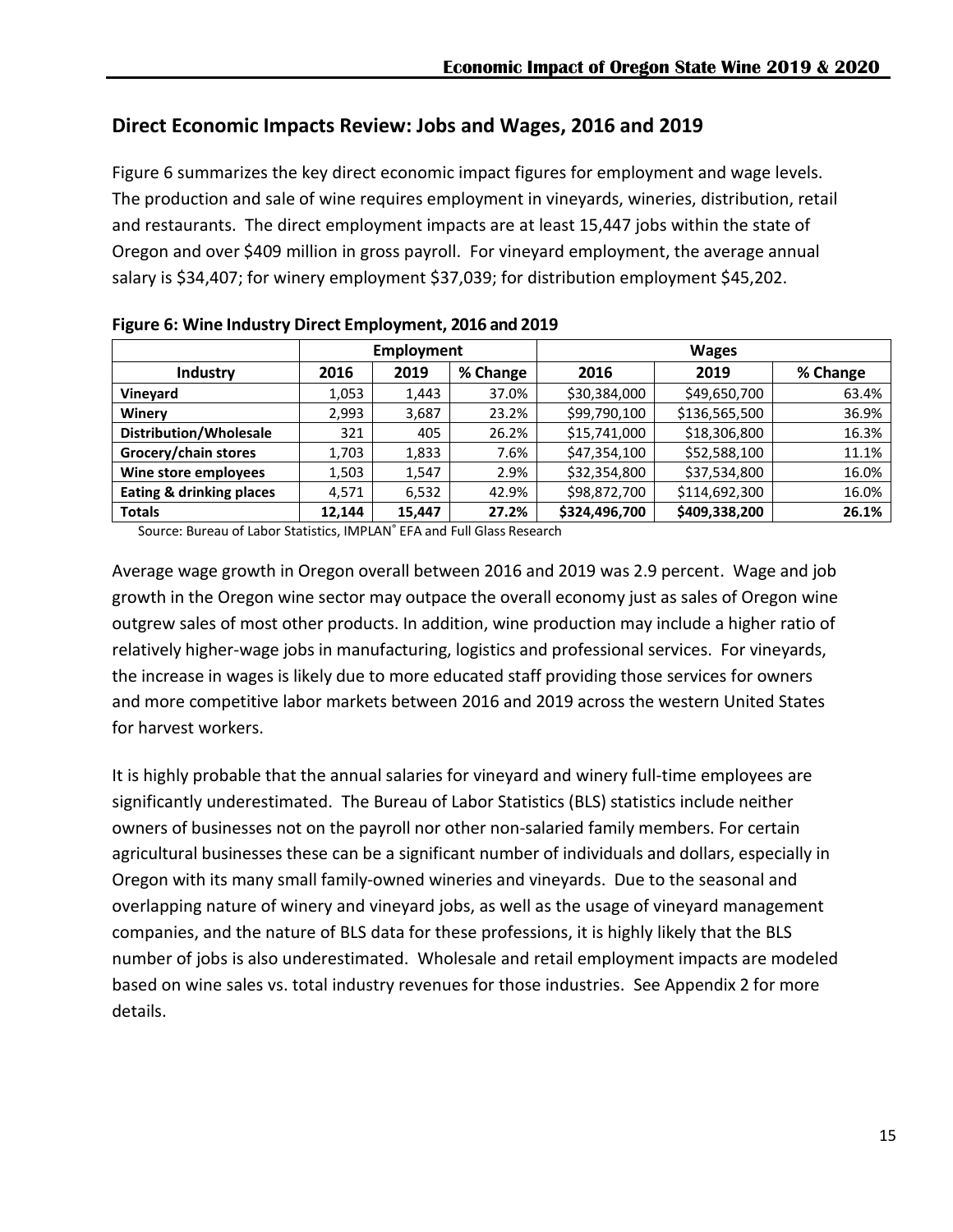#### <span id="page-16-0"></span>**Allied Industries**

Ties to complementary industries, such as vineyard and winery equipment and maintenance, expand the economic impact of the wine industry and provide revenues and jobs in allied industries that would not have the same revenue levels but for the wine industry's presence in Oregon.

We have analyzed separately a number of the industries that are closely related to the wine industry due to its size and presence in Oregon. For example, vineyard and winery development, design and maintenance businesses and jobs would not exist if grape vineyards and wineries were not in Oregon at a scale that supported them. Further, vineyard development can be a two- to five-year process from raw dirt to viable harvest, which suggests incomes are made by the allied industries before vineyard owners or wineries generate subsequent revenues.

For other industries, their revenues are more tied to the cost of goods sold (e.g. tanks, trucking, warehousing) by wineries, or administrative and marketing costs (e.g. printing and professional services). These lines of businesses are also supported because the wine industry in Oregon has enough scale for these allied industries to have specific lines of business and investments to serve the wine industry directly. We used IMPLAN®, as well as changes from the 2016 data in terms of production and acreage, incomes, jobs and wages, to estimate the 2019 effects on these industries specifically. The results shown in Figure 7 are summaries, and reflect an additional \$26.6 million in business revenues (+13.7 percent from 2016):

| Industry                                                                 | <b>Direct Impact</b> |
|--------------------------------------------------------------------------|----------------------|
| Vineyard Development                                                     | \$26,780,000         |
| Vineyard Maintenance and equipment                                       | \$71,058,100         |
| Winery Maintenance, equipment, tanks, infrastructure                     | \$26,665,200         |
| Winery & Agricultural inputs                                             | \$12,122,600         |
| Glass, corks, closures, packaging                                        | \$7,904,800          |
| Trucking, Shipping, Warehousing                                          | \$34,444,700         |
| Professional Services - banking, insurance, accounting, consulting, etc. | \$30,706,700         |
| Printing (including wine labels)                                         | \$10,630,900         |
| <b>Totals</b>                                                            | \$220,313,000        |

**Figure 7: Allied Industry Business Revenue Summary, Wine Industry Impact, 2019**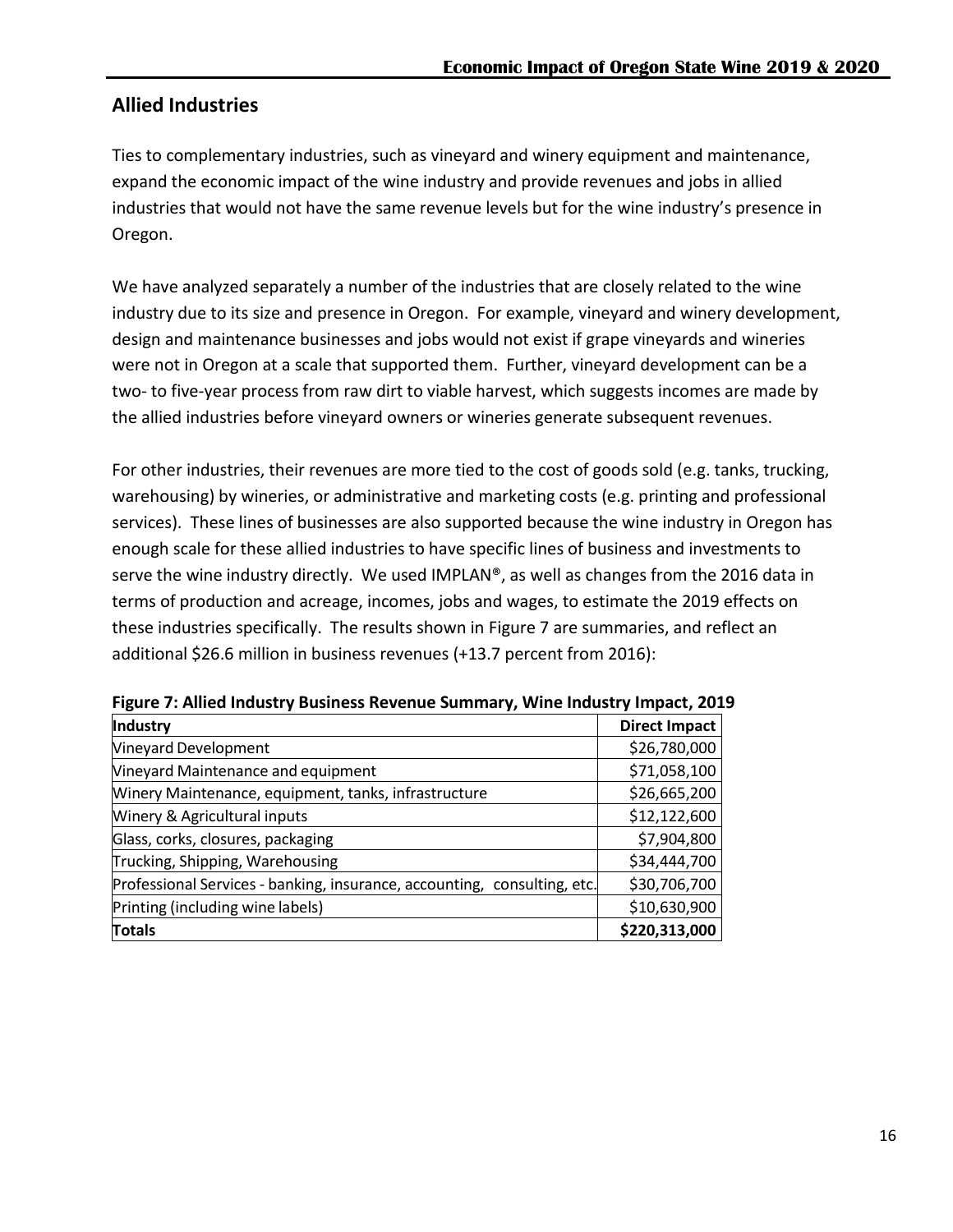#### <span id="page-17-0"></span>**Taxes & Regulation**

The wine industry generates significant tax dollars, benefiting federal, state and local governments. In Oregon, tax dollars are raised through excise taxes, income taxes, estate and gift taxes, payroll taxes, property taxes, and other business taxes and fees, such as occupational taxes, licenses and import duties. Wine production and sales are licensed and regulated at the state level as well as federal. In addition, vineyard and winery activity in obtaining permits, inspections, adapting to local ordinances, and other activities provide fees and support employment at the county level.

An excise tax is assessed on wine vendors by the gallon. Industry employers also pay payroll taxes to federal and state governments for their employees along with a percentage of their net income in the form of income taxes, which is paid at the corporate level or passed through to individuals, depending on the ownership structure. We have not included estate or county taxes in the tax revenue summary below. Oregon has no state sales tax. Property tax is a tax on the ownership of property by local government. Property taxes are shown in Appendix 3 – Regional and County Impacts by their county-level estimates since property tax revenues are primarily used for local government. Figure 8 provides a summary of estimated state taxes paid and other governmental fees.

| <b>Tax Type</b>             | <b>Estimated 2016</b> | <b>Estimated 2019</b> |
|-----------------------------|-----------------------|-----------------------|
| <b>Employment Taxes</b>     | \$4,200,700           | \$5,657,000           |
| Corporate Income            | \$5,199,400           | \$7,658,600           |
| Personal Income             | \$41,358,100          | \$46,835,600          |
| <b>Other Taxes and Fees</b> | \$29,606,700          | \$35,513,000          |
| <b>Property Taxes</b>       | \$75,496,700          | \$88,525,700          |
| <b>Total</b>                | \$155,861,600         | \$184,189,900         |

**Figure 8: Oregon State Taxes, Licenses and Other Fees Directly Related to Wine, 2016 and 2019**

Sources: Oregon Department of Revenue, OLCC, FGR, and IMPLAN®

Note: Does not include commercial or residential property tax impacts; see Appendix 3 for property tax estimates by county.

We are now ready to look at the economic impact estimates using and combining the above data.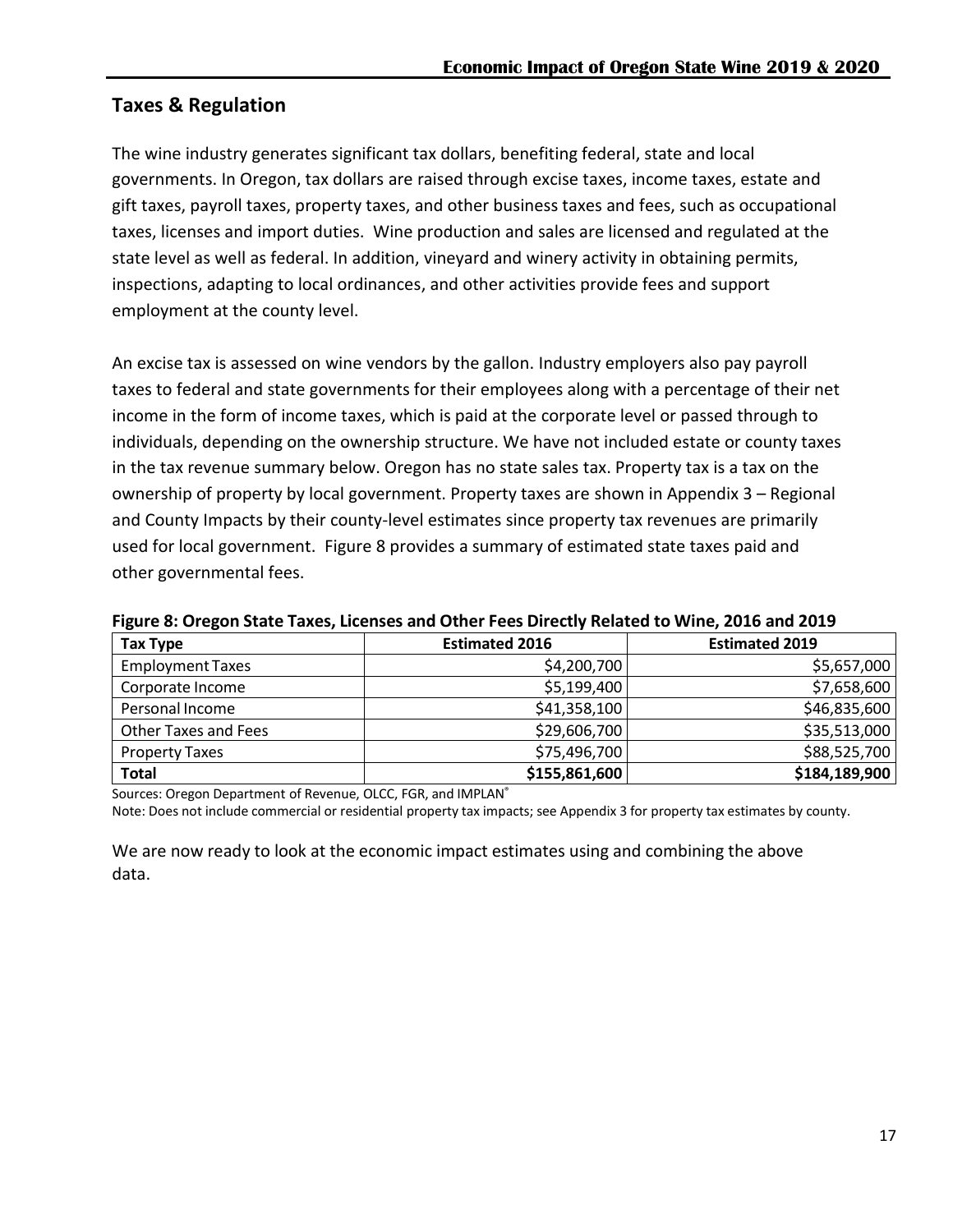# <span id="page-18-0"></span>**Total Oregon State Economic Impact**

|  | Figure 9: Business Revenue Impacts, 2016 and 2019, Oregon Wine Industry |
|--|-------------------------------------------------------------------------|
|--|-------------------------------------------------------------------------|

| <b>Revenue</b>                                               | <b>Total Oregon 2016</b> | <b>Total Oregon 2019</b> |
|--------------------------------------------------------------|--------------------------|--------------------------|
| <b>Wine Grape Sales</b>                                      | \$167,859,000            | \$237,784,000            |
| <b>Winery Sales</b>                                          | \$529,075,400            | \$673,903,900            |
| Distributors' Sales (in Oregon)                              | \$526,298,500            | \$539,772,100            |
| Retailers and Restaurant Wine Sales (in Oregon)              | \$946,935,900            | \$1,199,629,200          |
| Tourism                                                      | \$786,827,100            | \$893,656,000            |
| Vineyard Development                                         | \$33,200,800             | \$26,780,000             |
| Vineyard Maintenance and equipment                           | \$54,440,300             | \$71,058,100             |
| Winery Maintenance, equipment, tanks, infrastructure         | \$22,282,000             | \$26,665,200             |
| Winery & Agricultural inputs                                 | \$11,125,600             | \$12,122,600             |
| Glass, corks, closures, packaging                            | \$6,810,800              | \$7,904,800              |
| Trucking, Shipping, Warehousing                              | \$29,354,900             | \$34,444,700             |
| Professional Services - banking, insurance, accounting, etc. | \$27,088,300             | \$30,706,700             |
| Printing (including wine labels)                             | \$9,414,000              | \$10,630,900             |
| Tax Revenues (includes estimation for property taxes)        | \$155,861,600            | \$184,189,900            |
| Government fees and direct funding                           | \$13,858,600             | \$20,827,700             |
| Other Indirect effects                                       | \$527,736,000            | \$821,084,300            |
| Wine Industry Induced Revenues                               | \$782,761,900            | \$911,971,100            |
| <b>Total Revenue</b>                                         | \$4,630,930,700          | \$5,703,131,200          |

#### **Figure 10: Wage and Total Economic Impacts, 2016 and 2019, Oregon Wine Industry**

| <b>Wages</b>                                             | <b>Total Oregon 2016</b> | <b>Total Oregon 2019</b> |
|----------------------------------------------------------|--------------------------|--------------------------|
| <b>Vineyard Employees</b>                                | \$30,384,000             | \$49,650,700             |
| <b>Winery Employees</b>                                  | \$99,790,100             | \$136,565,500            |
| Distributor Employees                                    | \$15,741,000             | \$18,306,800             |
| Tourism Employees (hotel, restaurant, etc. wine-related) | \$215,855,200            | \$270,126,000            |
| <b>Wine Store Employees</b>                              | \$32,354,800             | \$37,534,800             |
| Grocery and chain retail employees (wine-related)        | \$47,354,100             | \$52,588,100             |
| On-premise employees (wine-related)                      | \$98,872,700             | \$114,692,300            |
| Trucking, shipping, warehouse employees                  | \$12,131,300             | \$22,369,600             |
| Printing (including labels)                              | \$1,815,500              | \$2,047,600              |
| Tanks and related equipment                              | \$3,996,800              | \$5,459,300              |
| Professional Services, Banking, Finance, Insurance       | \$11,004,200             | \$18,580,900             |
| Other Indirect effects                                   | \$247,823,000            | \$416,956,900            |
| Wine Industry Induced                                    | \$225,208,700            | \$365,658,600            |
| <b>Total Wages</b>                                       | \$1,042,331,400          | \$1,510,537,100          |
|                                                          |                          |                          |
| <b>TOTAL IMPACT (Revenue + Wages)</b>                    | \$5,673,262,100          | \$7,213,668,400          |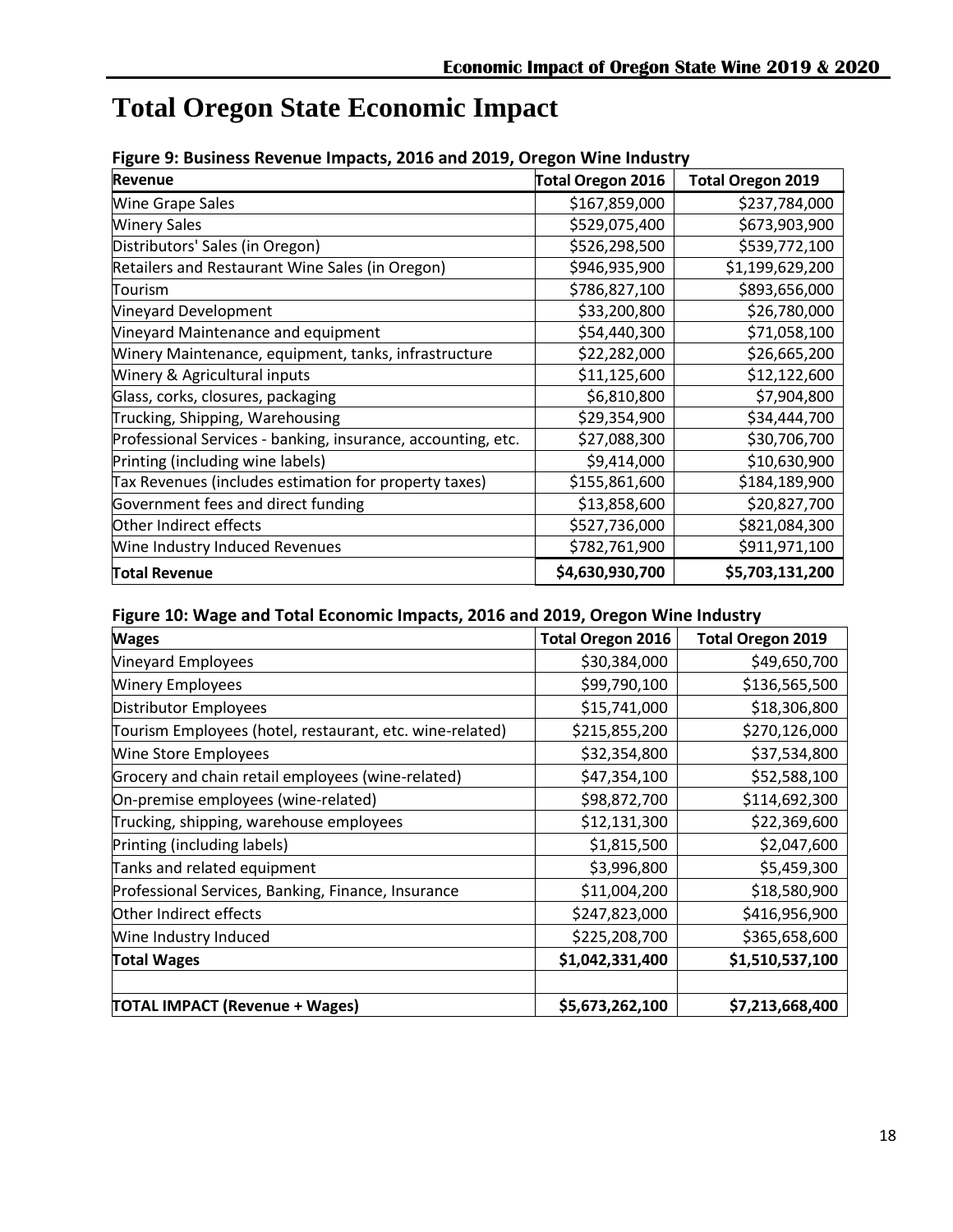| <b>Employment</b>                                                | <b>Total Oregon 2016</b> | <b>Total Oregon 2019</b> |
|------------------------------------------------------------------|--------------------------|--------------------------|
| Vineyard Employees                                               | 1,053                    | 1,443                    |
| <b>Winery Employees</b>                                          | 2,993                    | 3,687                    |
| Distributor Employees (wine only)                                | 321                      | 405                      |
| Tourism Employees (hotel, restaurant, wine-related only)         | 7,625                    | 8,600                    |
| <b>Wine Store Employees</b>                                      | 1,503                    | 1,547                    |
| Grocery and chain retail employees (wine-related)                | 1,703                    | 1,833                    |
| On-premise employees (wine-related)                              | 4,571                    | 6,532                    |
| Trucking, shipping, warehouse Employees                          | 205                      | 367                      |
| Printing (including labels)                                      | 39                       | 43                       |
| Tanks and related equipment                                      | 70                       | 104                      |
| Professional Services: Banking, Finance, Insurance, Associations | 183                      | 300                      |
| Other Indirect effects                                           | 4,482                    | 7,321                    |
| Wine industry Induced                                            | 4,990                    | 7,865                    |
| <b>Total Employment</b>                                          | 29,738                   | 40,047                   |

**Figure 11: Employment Impacts, 2016 and 2019, Oregon Wine Industry**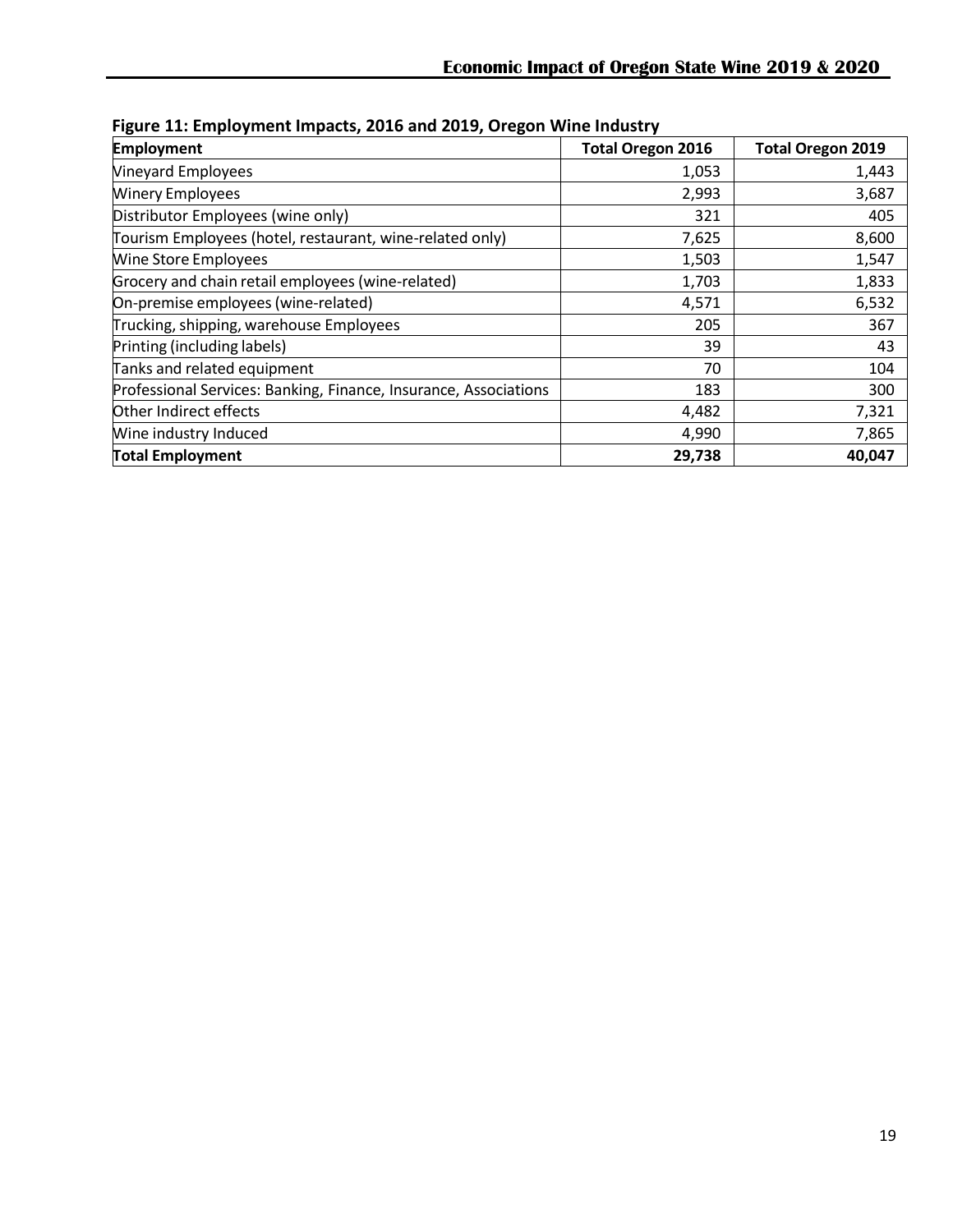#### <span id="page-20-0"></span>**Measuring Net Economic Effects**

For every major sector impacted by vineyard harvests, wine production and sales, we calculated total revenues, jobs supported and wages. These are summed up in the tables above, and summarize the economic impact of the wine industry's supply chain on Oregon's economy. These data allow policy makers and industry advocates to get a better idea of the size and scope of policy decisions on jobs and business revenues supported and generated annually.

Measuring the **net economic effect** of an investment choice changesthe analysis when considering the integration along a supply chain. Because wineries may also be vineyard owners, part of the wine grape value shown in the economic impacts is an internal cost to a winery and does not go out to the open market. As such, the winery's overall revenue would catch that amount within its sales revenue after the grapes are processed and the wine is bottled and sold. Costs for one link in the supply chain is revenue for the next, as each subsequent link in the chain "adds value" to the input purchased but does not generate the entire value of its revenue alone:

- Revenue from grape sales are also part of the winery's revenues based on grape purchases by wineries (including the transfer of estate grapes) becoming costs of goods sold;
- Distributor revenues include the revenues of the wineries from which wine is purchased;
- Direct sales to restaurants and retail, as well as buying from wholesalers, include the revenue from those links in the supply chain.

If a policy maker considers the breadth of effects from a policy choice on a specific business sector (e.g., tourism) or industry tier (e.g., wholesale), the summary approach is more useful. If a policy maker is comparing alternative policies that have industry-wide effects, or is trying to assess economic contributions of unrelated industries (such as construction), the net economic impact might be preferred, if calculations are done with similar methodology. Figure 12 shows valuation of net economic benefit for the Oregon wine industry; growth of the value-add of the Oregon wine industry is approximately 20.8 percent from 2016 to 2019.

| <b>I IGUITE 12. IVEL LUDITUITIU LITEULS</b> | value-Audeu Revellues Olliv |                 |
|---------------------------------------------|-----------------------------|-----------------|
| <b>Industry Tier</b>                        | 2016                        | 2019            |
| <b>Grape Grower Revenues</b>                | \$101,950,900               | \$115,115,000   |
| Net Winery Direct Impact                    | \$427,124,500               | \$558,788,900   |
| Net Wholesale Tier Direct Impact            | \$395,713,200               | \$405,843,700   |
| Net Retail Tier Direct Impact*              | \$648,318,500               | \$821,324,600   |
| <b>Subtotal (Value-Add of Industry)</b>     | \$1,573,107,100             | \$1,901,072,200 |
| Indirect & Induced Net Impact               | \$449,455,900               | \$618,189,600   |
| <b>Total Net Effect</b>                     | \$2,022,563,000             | \$2,519,261,800 |

**Figure 12: Net Economic Effects – Value-Added Revenues Only**

includes tourism value-add on retail sales.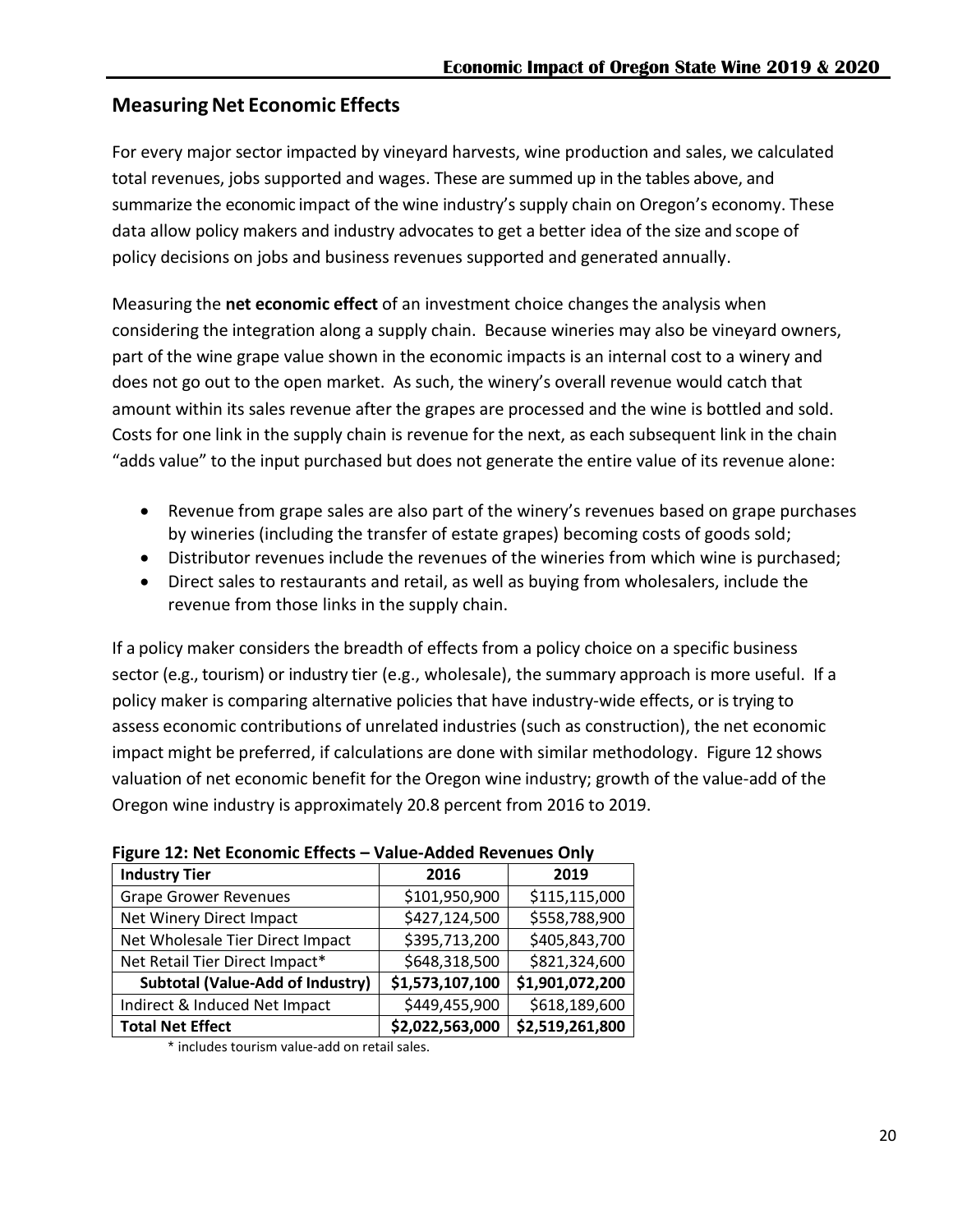# <span id="page-21-0"></span>**2020 Estimates from Survey Results and Recent Economic Data**

This study is concluding just as the year 2020 ends. The data and final effects of smoke, fires and COVID-19 on the Oregon wine industry are still emerging. Our survey data, the Bureau of Labor Statistics and IMPLAN allowed an estimate of how the tumultuous effects of 2020 may have affected the Oregon wine industry. The data below show an estimate of the economic impact of Oregon's wine industry in 2020. Figures 13 to 15 provide similar estimates to Figures 9 to 11.

| i igure 15. Dusiness nevenue impacts, 2015 and 2020, Oregon while muusti y fan tiers, an winej<br><b>Revenue</b> | <b>Total Oregon 2019</b> | <b>Total Oregon 2020</b> |
|------------------------------------------------------------------------------------------------------------------|--------------------------|--------------------------|
| <b>Wine Grape Sales</b>                                                                                          | \$237,784,000            | \$226,121,200            |
| <b>Winery Sales</b>                                                                                              | \$673,903,900            | \$587,785,900            |
| Distributors' Sales (in Oregon)                                                                                  | \$539,772,100            | \$556,505,100            |
| Retailers and Restaurant Wine Sales (in Oregon)                                                                  | \$1,199,629,200          | \$834,536,800            |
| Tourism                                                                                                          | \$893,656,000            | \$533,250,700            |
| Vineyard Development                                                                                             | \$26,780,000             | \$20,686,700             |
| Vineyard Maintenance and equipment                                                                               | \$71,058,100             | \$54,890,100             |
| Winery Maintenance, equipment, tanks, infrastructure                                                             | \$26,665,200             | \$20,598,000             |
| <b>Winery &amp; Agricultural inputs</b>                                                                          | \$12,122,600             | \$10,250,300             |
| Glass, corks, closures, packaging                                                                                | \$7,904,800              | \$5,620,700              |
| Trucking, Shipping, Warehousing                                                                                  | \$34,444,700             | \$35,691,900             |
| Professional Services - banking, ins., accounting, etc.                                                          | \$30,706,700             | \$30,977,300             |
| Printing (including wine labels)                                                                                 | \$10,630,900             | \$8,212,000              |
| Tax Revenues (includes estimation for property taxes)                                                            | \$184,189,900            | \$156,423,300            |
| Government fees and direct funding                                                                               | \$20,827,700             | \$16,651,200             |
| Other Indirect effects - IMPLAN                                                                                  | \$821,084,300            | \$695,121,900            |
| Wine Industry Induced Revenues - IMPLAN                                                                          | \$911,971,100            | \$775,340,700            |
| <b>Total Revenue</b>                                                                                             | \$5,703,131,200          | \$4,568,663,800          |

**Figure 13: Business Revenue Impacts, 2019 and 2020, Oregon Wine Industry (all tiers, all wine)**

Some of these line-item industries have increased slightly despite the challenges, but the general nature of COVID-19 on the state's economy forced negative changes across most directly-related industries. These changes then affect the total economic impacts, as the allied industry, indirect and induced impacts also suffered, all of it exacerbated by the effects of fires and smoke.<sup>14</sup> These data provide an initial estimate of the large effects of the events in 2020 on Oregon's wine industry. Figures 13 to 15 show estimates that over 11,000 jobs are estimated have been lost from the wine industry in Oregon, along with over \$1.4 billion in economic impacts (-20.5 percent) as 2020 ended. Direct-to-consumer (DtC) markets bypass the distributor tier. In 2020, DtC has been an important way for Oregon wineries to compensate for reduced sales in the distribution and on-premise retail tiers, as well as visitor declines and tasting room closures.

 $\overline{\phantom{a}}$ 

<sup>&</sup>lt;sup>14</sup> EFA surveyed wineries twice, once before and after the fire/smoke events of 2020. We used some of those data to better understand and estimate the changes in Figures 13 to 15.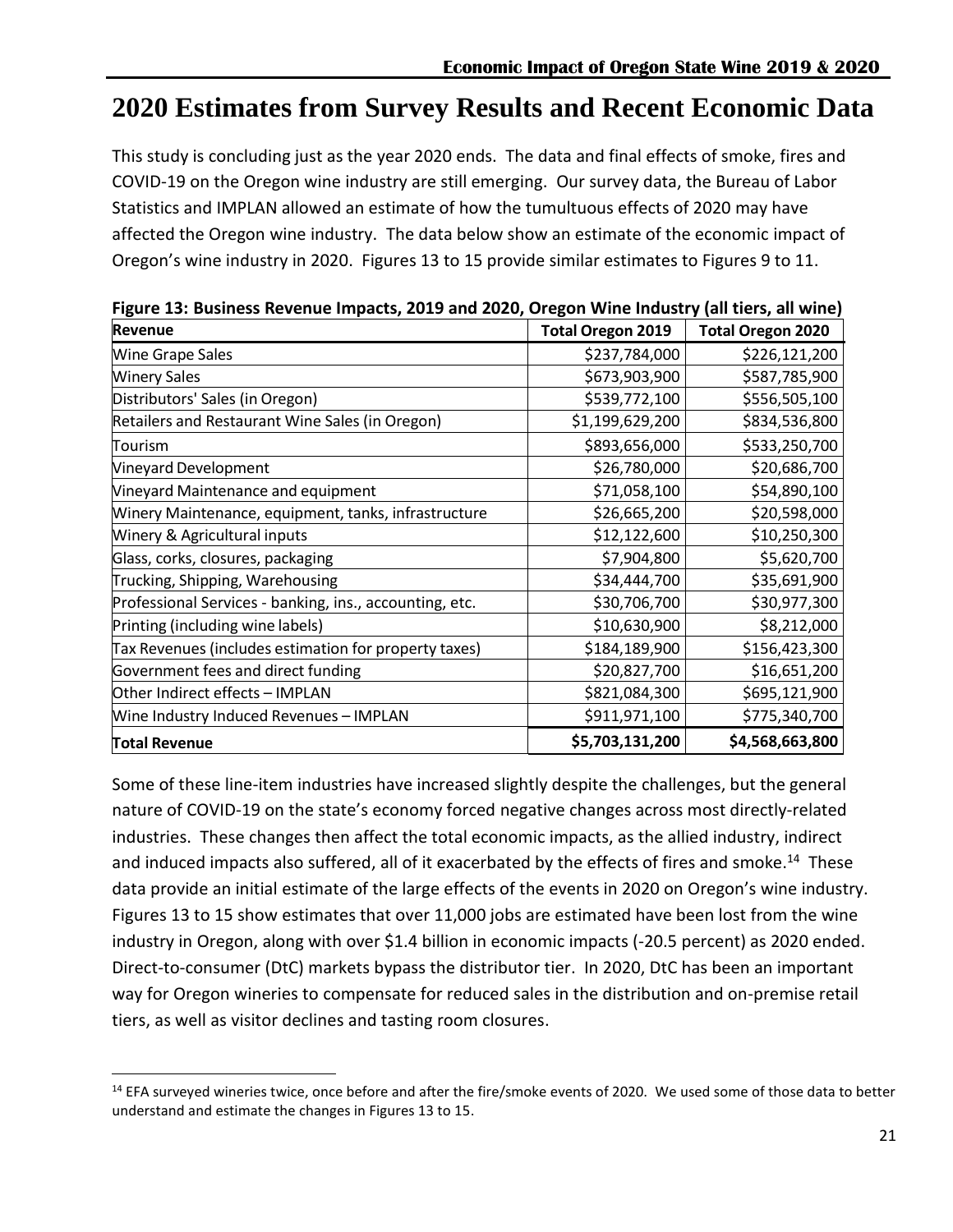| <b>Wages</b>                                             | <b>Total Oregon 2019</b> | <b>Total Oregon 2020</b> |
|----------------------------------------------------------|--------------------------|--------------------------|
| Vineyard Employees                                       | \$49,650,700             | \$40,217,100             |
| <b>Winery Employees</b>                                  | \$136,565,500            | \$111,847,200            |
| Distributor Employees (BLS wine statistics only)         | \$18,306,800             | \$18,929,300             |
| Tourism Employees (hotel, restaurant, etc. wine-related) | \$270,126,000            | \$147,758,900            |
| Wine Store Employees                                     | \$37,534,800             | \$24,773,000             |
| Grocery and chain retail employees (wine-related)        | \$52,588,100             | \$63,078,300             |
| On-premise employees (wine-related)                      | \$114,692,300            | \$84,872,300             |
| Trucking, shipping, warehouse employees                  | \$22,369,600             | \$20,464,300             |
| Printing (including labels)                              | \$2,047,600              | \$1,725,900              |
| Tanks and related equipment                              | \$5,459,300              | \$4,217,100              |
| Professional Services, Banking, Finance, Insurance       | \$18,580,900             | \$16,871,900             |
| Other Indirect Services & Suppliers                      | \$416,956,900            | \$340,609,200            |
| Wine industry Induced                                    | \$365,658,600            | \$289,401,800            |
| <b>Total Wages</b>                                       | \$1,510,537,100          | \$1,164,766,300          |
|                                                          |                          |                          |
| <b>TOTAL IMPACT (Revenue + Wages)</b>                    | \$7,213,668,400          | \$5,733,430,100          |

#### **Figure 14: Wages and Total Economic Impacts, 2019 and 2020, Oregon Wine Industry**

#### **Figure 15: Employment Impacts, 2019 and 2020, Oregon Wine Industry**

| Employment                                                       | <b>Total Oregon 2019</b> | <b>Total Oregon 2020</b> |
|------------------------------------------------------------------|--------------------------|--------------------------|
| Vineyard Employees                                               | 1,443                    | 1,169                    |
| <b>Winery Employees</b>                                          | 3,687                    | 2,903                    |
| Distributor Employees (BLS wine statistics only)                 | 405                      | 399                      |
| Tourism Employees (hotel, restaurant, etc. wine-related)         | 8,600                    | 4,366                    |
| <b>Wine Store Employees</b>                                      | 1,547                    | 1,353                    |
| Grocery and chain retail employees (wine-related)                | 1,833                    | 1,883                    |
| On-premise employees (wine-related)                              | 6,532                    | 3,784                    |
| Trucking, shipping, warehouse Employees                          | 367                      | 336                      |
| Printing (including labels)                                      | 43                       | 36                       |
| Tanks and related equipment                                      | 104                      | 74                       |
| Professional Services: Banking, Finance, Insurance, Associations | 300                      | 272                      |
| Other Indirect Services & Suppliers                              | 7,321                    | 5,981                    |
| Wine industry Induced                                            | 7,865                    | 6,226                    |
| <b>Total Employment</b>                                          | 40,047                   | 28,782                   |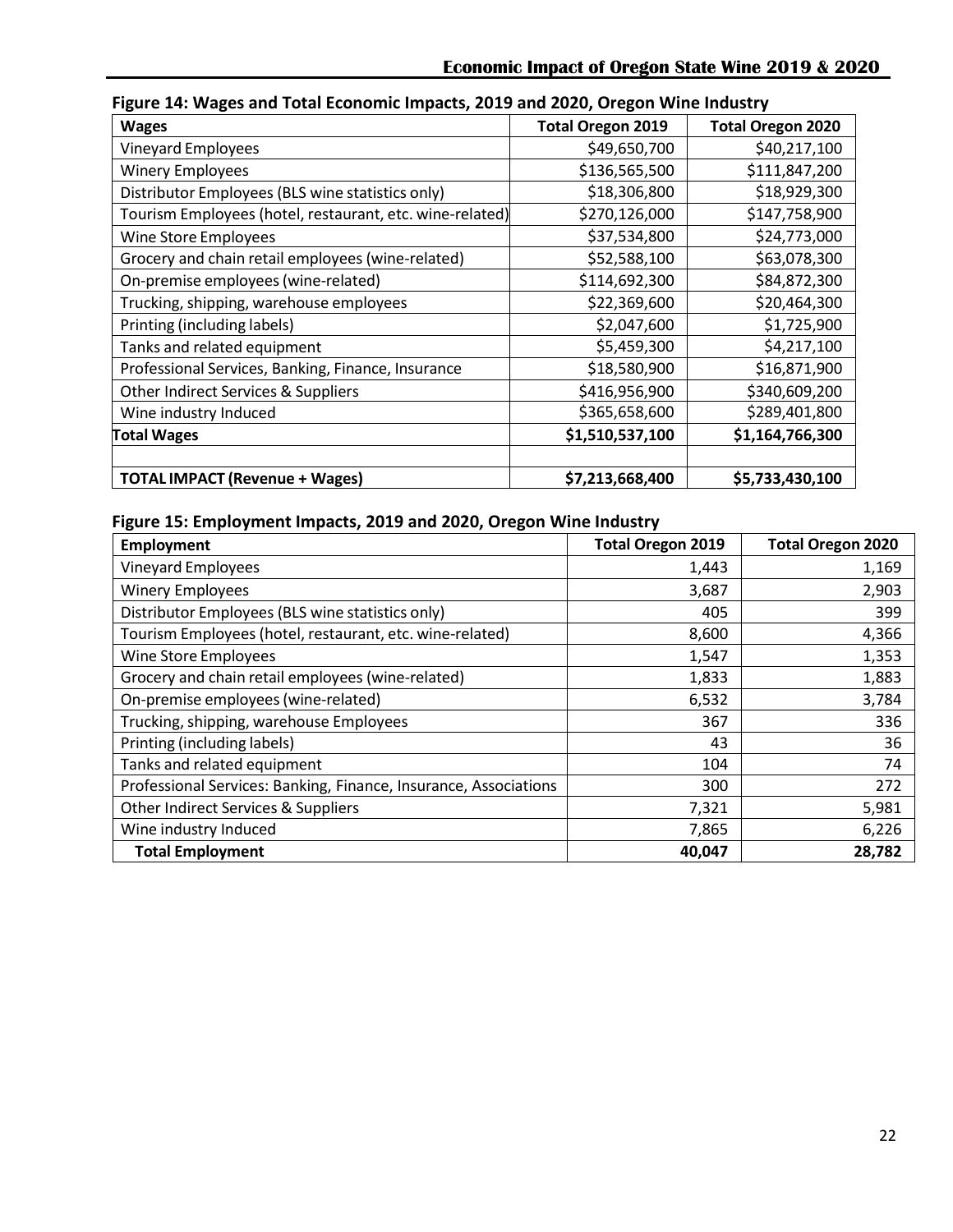#### <span id="page-23-0"></span>**Smoke and Pandemic-related Impacts 2020**

When a smoke molecule bonds to the grape's sugar molecule, the bond can create perceptible impacts in the sensory profile of the resulting wine. Detecting this bond can take months and entail lab expenses, and may not be detectable until after fermentation is completed. Thus, the risk of smoke impacts persists into 2021 and is hard to quantify at this time. Smoke effects may not affect final bottling decisions on smoke-affected juice for one or two years. Such decisions have potential effects across the winery supply chain not only in 2021 but perhaps into 2022 and 2023.

Tourism was affected as the number of people who put off any plans to fly for six months increased 45 percent from pre-pandemic levels.<sup>15</sup> The share of sales by on-premise vs. offpremise channels shifted enormously; not only were restaurants closed in many locations, but two-thirds of wine drinkers did not plan to eat out while the pandemic remained a public health threat.<sup>16</sup> Though the main impacts include a decline in overall dollars spent on the retail tier due to reduced restaurant sales, the shift in wholesaler and winery revenues from sales to distributors was relatively modest.

#### <span id="page-23-1"></span>**The Direct-To-Consumer (DtC) Phenomenon and 2020**

One way that wineries vertically integrate (where different links or tiers in the supply chain are connected by the same businesses internally) is through direct-to-consumer or DtC sales. Wine clubs are a classic example of direct sales for wineries. Direct sales have expanded into thirdparty wine clubs, online wine stores and many other ways that consumers can purchase wine without leaving their home. Two related but separate trends are emerging: (1) growth in DtC sales for wineries, both to club members and website visits; and (2) growth in online sales by retail stores and virtual retail. Expanding shipping and logistics networks have supported DtC sales outside of classic wholesale-retail tiers.

When social restrictions began in 2020 due to COVID-19, the U.S. wine industry saw a shift from shopping in a classic retail setting to more online sales. For Oregon wineries, this change created larger export markets versus in-state from 2019 to 2020, both from expanding off-premise sales and increased DtC orders from out-of-state consumers. Such a shift suggests that Oregon wineries were able to use this DtC expansion to reach new markets and also prepare for potential permanent shifts to online wine shopping and home delivery. This change can boost the economic impact of Oregon's wine industry, if these sales are not offset by reduced sales in other channels. Figure 16 shows summary data on the recent shifts.<sup>13</sup>

 $\overline{a}$ 

<sup>&</sup>lt;sup>15</sup> Civic Science polls concerning wine shopping and also has been polling travel plans on an ongoing basis for at least since 2019. Please see<https://civicscience.com/> for more.

 $16$  Ibid.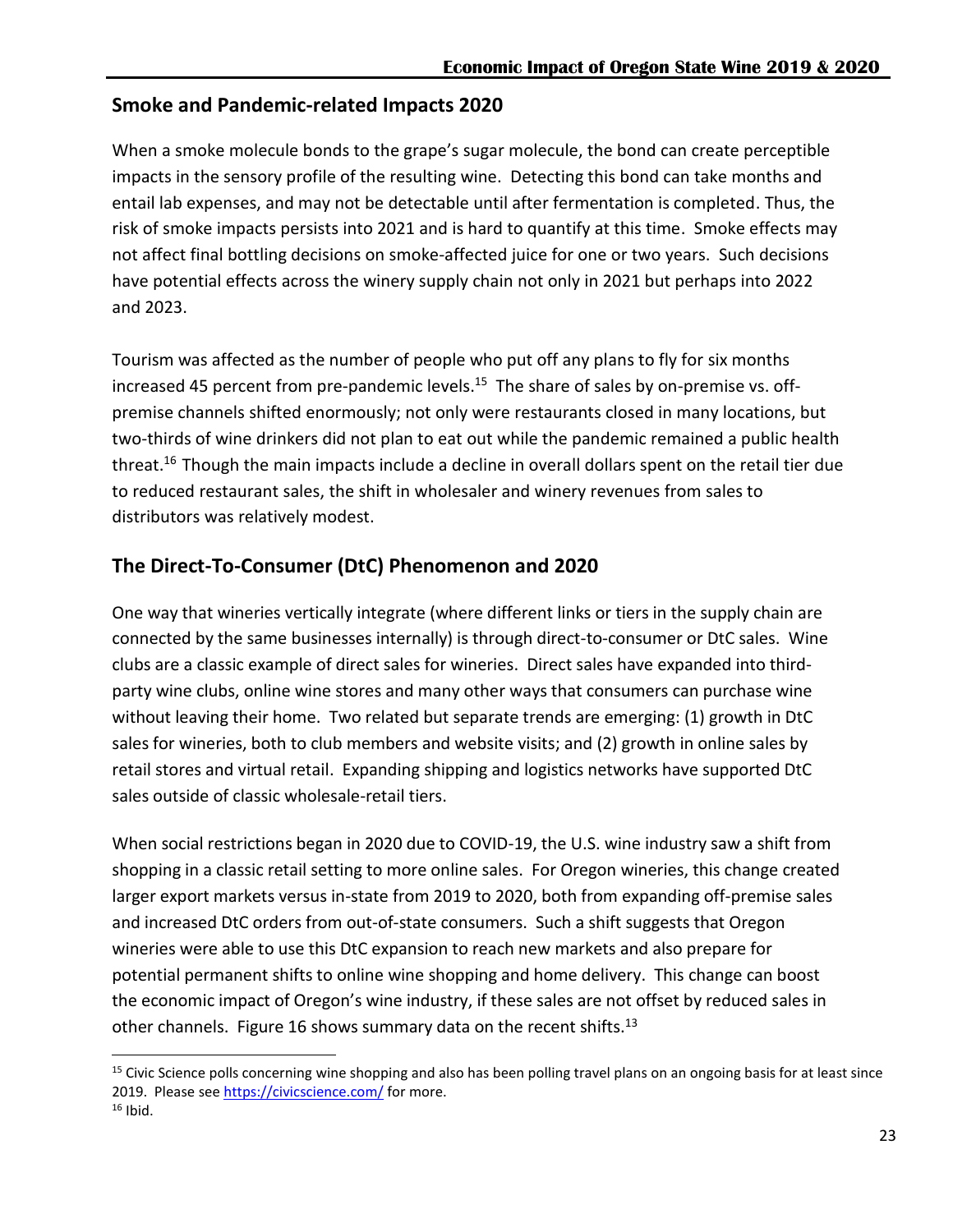|                               | January to<br>December 2019 | 12 months ending<br>October 2020 |
|-------------------------------|-----------------------------|----------------------------------|
| In-state                      |                             |                                  |
| Value Share (Dollars)         | 42%                         | 40%                              |
| Volume Share (9L Equiv Cases) | 47%                         | 43%                              |
| Out-of-state                  |                             |                                  |
| Value Share (Dollars)         | 58%                         | 60%                              |
| Volume Share (9L Equiv Cases) | 53%                         | 57%                              |

#### **Figure 16: DtC in 2019 and 2020, Oregon Wineries**

Sources: EFA 2020 Survey, FGR and BW166

In the retail tier, a shift from on-premise to off-premise sales in 2020 meant a large drop in consumer spending as restaurant-priced wines decreased and store-priced wines increased in sales volume. Looking forward, there are three critical issues for wineries:

- (1) if three-tier sales are important to wineries, their mix of on-premise to off-premise is now critical to inventory management and profitability;
- (2) to what extent can they participate in the general increase in online shopping, rather than cede this to physical and virtual retailers; and
- (3) within the DtC sales channel, how dependent are they on tasting room vs. club shipments and other phone/website sales. Managing these internal channels is likely the winery management challenge of 2021 and beyond.

It is important that wineries diversify their revenue streams, and 2020's challenges have forced shifts in the winery revenue model. Fewer visitors implies fewer new wine club memberships sourced from those tasting room flows. In turn, direct to consumer sales in the form of existing club members and online sales through multiple vendors have increased in importance. The contraction in on-premise channels (restaurants, hotels, etc.) and the simultaneous increase in offpremise retail sales roughly offset each other in most U.S. markets, but affect wineries differently, depending on the their pre-COVID distribution pattern. In terms of off-premise sales, Nielsen and other sources based on scan data indicate that most pre-pandemic sales trends continued, albeit at a higher level. These category trends shown in Nielsen data mostly benefit Oregon:

- Pinot Noir (Oregon's leading variety) continued to outgrow the market;
- Sales of wine over \$15 continued to grow and outpace the overall wine market;
- Distribution and turnover of Oregon wines are increasing faster than most other regions or sources of wine;
	- $\circ$  The volume of Oregon wines sold in U.S. off-premise markets grew by 24 percent in 2020, versus overall retail sales of wine, which grew 12 percent by volume;
	- $\circ$  Sales revenues in dollars grew by 25 percent for Oregon wines versus just 17 percent growth in sales revenues in dollars for overall retail sales of wine. 17

 $\overline{\phantom{a}}$ 

<sup>&</sup>lt;sup>17</sup> Source: Nielsen, US Total AOC + liquor volume, 52 weeks ending 11/10/20.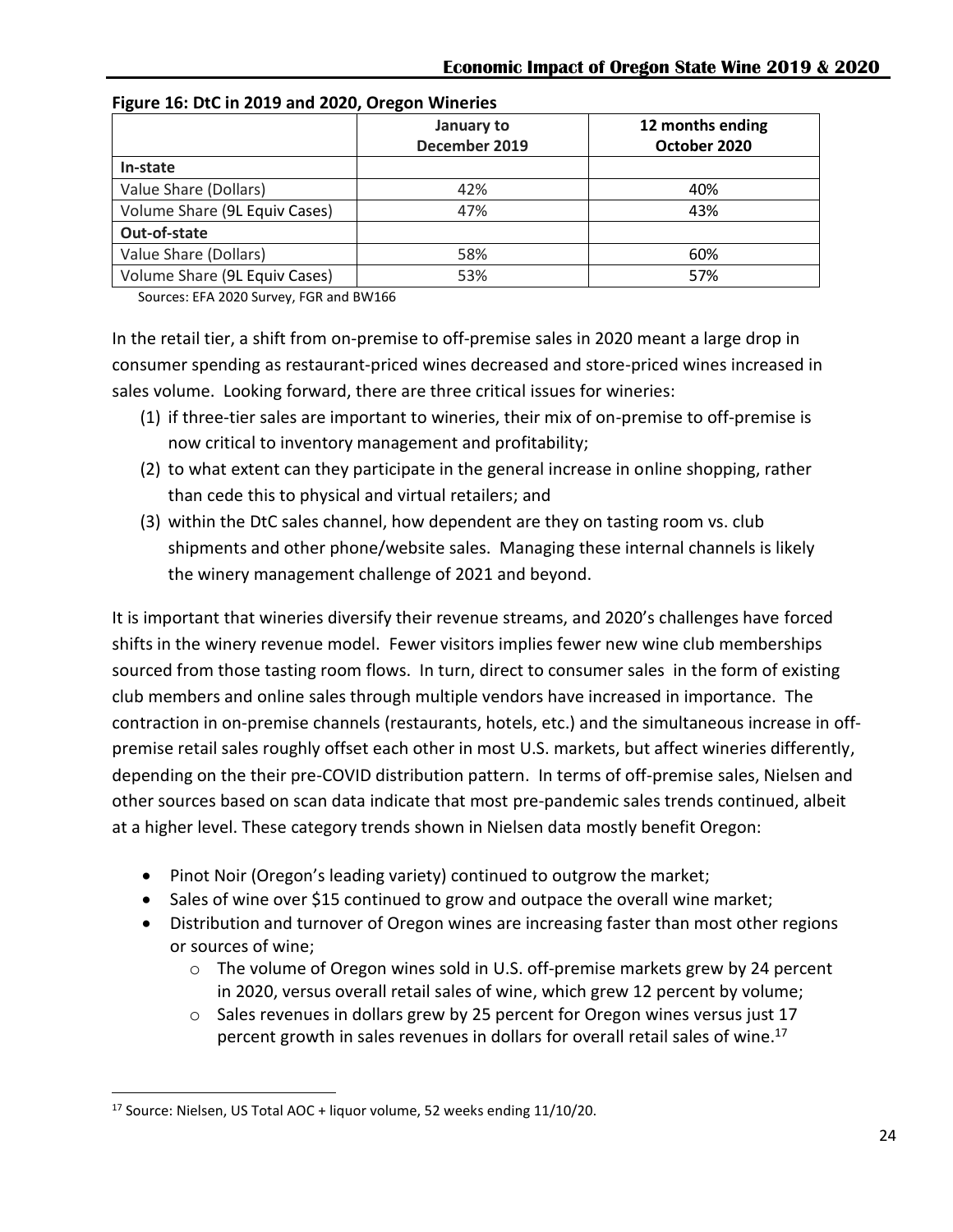# <span id="page-25-0"></span>**Appendix 1 – Impact of Oregon Wineries & Vineyards Alone**

The complete report describes the effects of wine production and sales throughout the economy, from input and service suppliers to retail sales, for all types of wine. A substantial portion of the retail and wholesale revenue and wage effects are related to the sales of wine imported into Oregon, whether from other states or countries. This appendix isolates the economic impact of just Oregon-produced wine and grapes on the state economy. The following table enumerates revenue, wages, and jobs that are derived solely from Oregon wine grapes and wine, without the impact of wine imported into the state.

Because of the secondary impacts they have on suppliers and services in-state, Oregon vineyards and wineries' share of total economic impact is much higher than their share of sales. Oregon wineries are only responsible for 11 percent of the volume of wine sold in Oregon's three-tier system, and 18 percent of wine sold if tasting room sales were added. Oregon wineries generate 38.6 percent of the economic impact in 2019. Figure 1-A provides more details.

| <b>Sector</b>        | Revenue         | <b>Wages</b>  | Jobs   |
|----------------------|-----------------|---------------|--------|
| Vineyards            | \$237,784,000   | \$49,650,700  | 1,443  |
| Wineries             | \$673,903,900   | \$136,565,500 | 3,687  |
| Tourism              | \$893,656,000   | \$270,126,000 | 8,600  |
| Suppliers (indirect) | \$103,034,099   | \$35,230,215  | 534    |
| <b>Wholesalers</b>   | \$93,162,743    | \$3,285,634   | 60     |
| <b>Retail tier</b>   | \$149,281,002   | \$28,633,426  | 1,345  |
| Induced              | \$119,088,355   | \$29,438,625  | 711    |
| <b>Total 2019</b>    | \$2,269,910,100 | \$552,930,100 | 16,379 |

#### **Figure A-1: Core Winery Supply Chain Impacts, 2019 Estimates**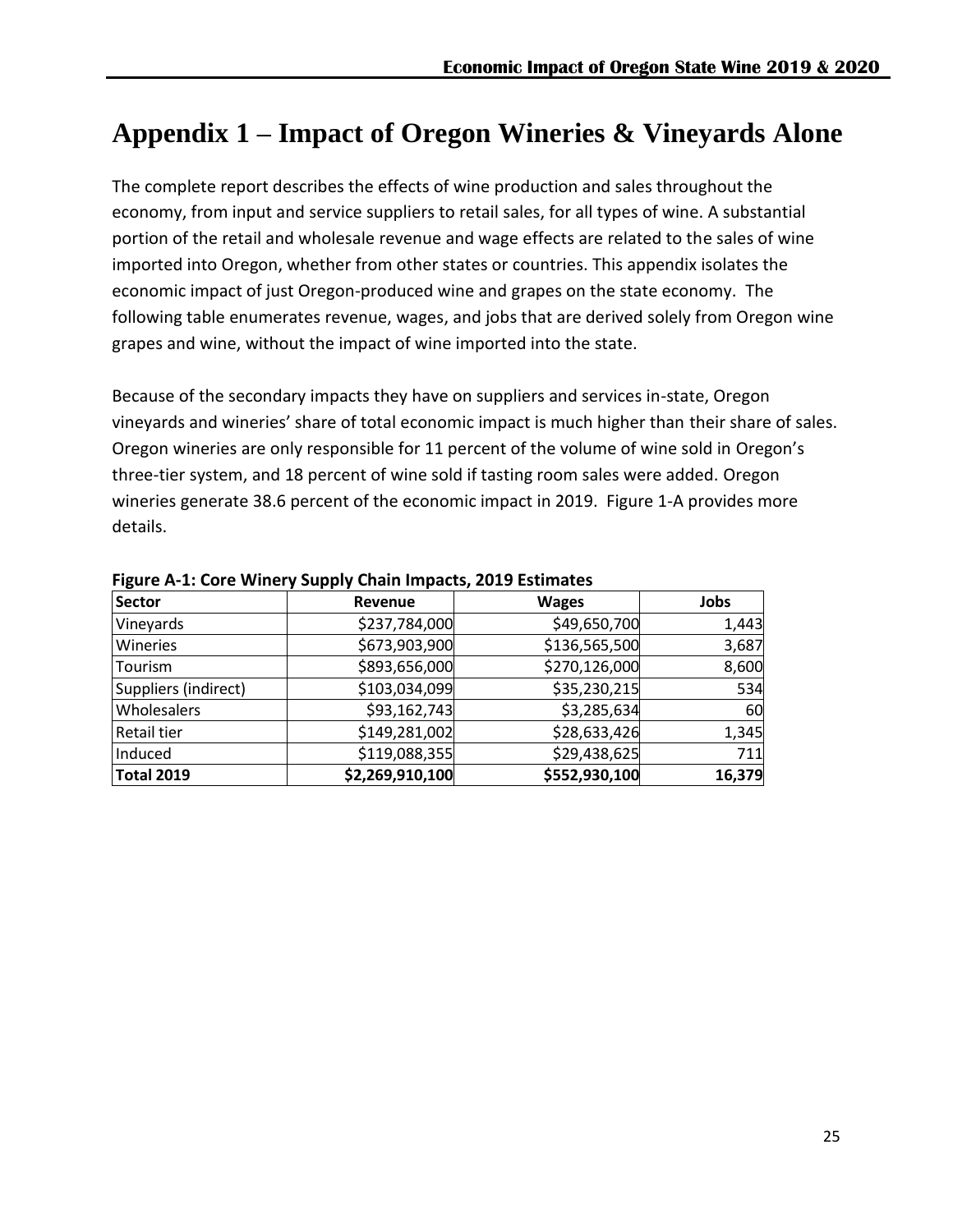# <span id="page-26-0"></span>**Appendix 2 – Under-reporting of Jobs & Wages in Official BLS Statistics**

The jobs and wages of those employed directly by the wine industry are based on data from the Bureau of Labor Statistics. However, the BLS data for vineyard and winery jobs are certainly an underestimate, due to the following factors:

- Reporting of wages and jobs to the BLS is based on participation in the unemployment insurance program. Vineyards or wineries that are too small to meet the required payroll threshold or that use mostly contracted labor or mainly family members generally do not report to the BLS. In addition, vineyard managers and some agriculture companies are classified in a different sector.
- Seasonal and part-time work in the industry may cause problems in estimating the number of full-time equivalent jobs when reporting to the BLS. It also reduces the estimates for salaries and wages, because the BLS does not distinguish between part-time and full-time jobs when it comes to monthly wage estimates, thus a parttime wage is divided into a full-time job. Salary surveys by industry publications come in at 10 percent to 30 percent higher than BLS.
- Many wineries crush or bottle at facilities that are not at the winery; production jobs at such crush facilities are reflected in BLS data not categorized under "Wineries" but under "Other Manufacturing" instead.
- Wineries that own vineyards may register workers as winery rather than vineyard workers.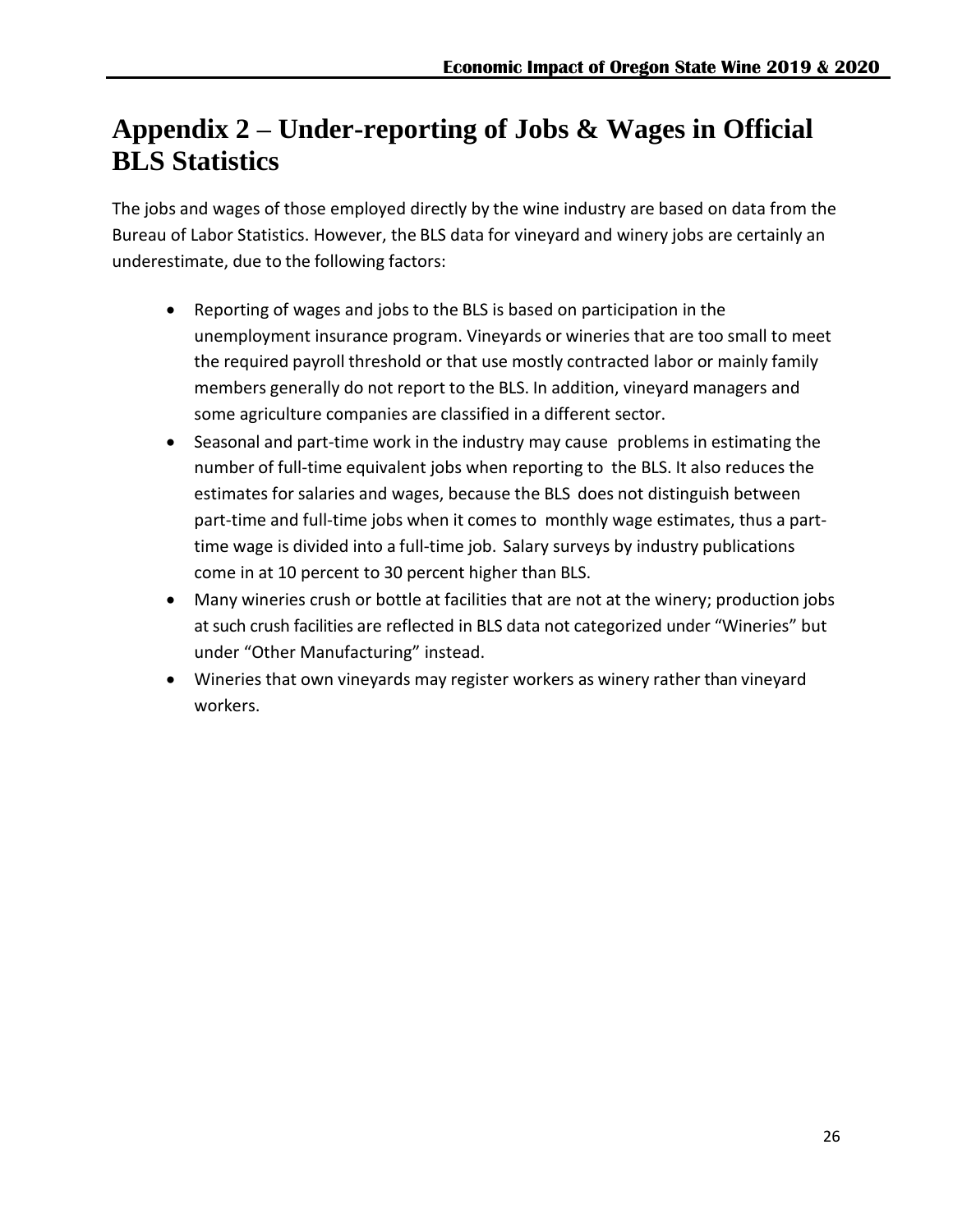# <span id="page-27-0"></span>**Appendix 3 - Regional and County Impacts**

Appendix 3 shows the Oregon wine industry's economic impact allocated by wine-growing region and by county. The method used to allocate these impacts by region and county varies, depending on what is being measured. In some cases (e.g., winery employment), the data is directly available at the county level from the federal Bureau of Labor Statistics. In others, state-level data have been allocated based on winery production, vineyard acreage or other data that are available at the county level. IMPLAN® also acts as a source of data, as the economic impact models for each county include data estimates of income, wages and employment for wineries, vineyards and allied industries.

Property taxes have been included because they are a major source for local government revenue. Also, the employment impact for distributors and some professional services has been allocated on an estimated business-revenue basis, rather than actual workplace or residency. Finally, the regional definitions exclude some counties. Because of the above differences in methodology, the regional and county numbers do not add up to exactly the same levels as corresponding total state numbers in some cases. These data are intended to be used independently of the broader estimates in this report. Figure A-2 shows the three major wine regions of Oregon and Figure A-3 shows the county allocation.

| <b>Region</b>                 | <b>Willamette Valley</b> | Southern Oregon | Columbia Valley | <b>Other Oregon</b> |
|-------------------------------|--------------------------|-----------------|-----------------|---------------------|
| Winery/Grower Revenues        | \$553,787,900            | \$133,162,900   | \$194,586,400   | \$30,150,700        |
| Wholesale & Retail Revenues*  | \$1,056,567,100          | \$254,060,400   | \$371,249,600   | \$57,524,300        |
| Wine-related Tourism Revenues | \$542,834,800            | \$130,529,100   | \$190,737,700   | \$29,554,400        |
| Indirect & Induced Revenues   | \$1,186,537,500          | \$285,312,800   | \$416,917,700   | \$64,600,400        |
| Wages (includes all impacts)  | \$917,547,700            | \$220,632,000   | \$322,401,900   | \$49,955,400        |
| Employment                    | 24,326                   | 5,849           | 8,547           | 1,324               |

**Figure A-2: Wine Industry Economic Impact by Region 2019**

\* Wholesale & Retail revenuesfrom all wine of all types/sources.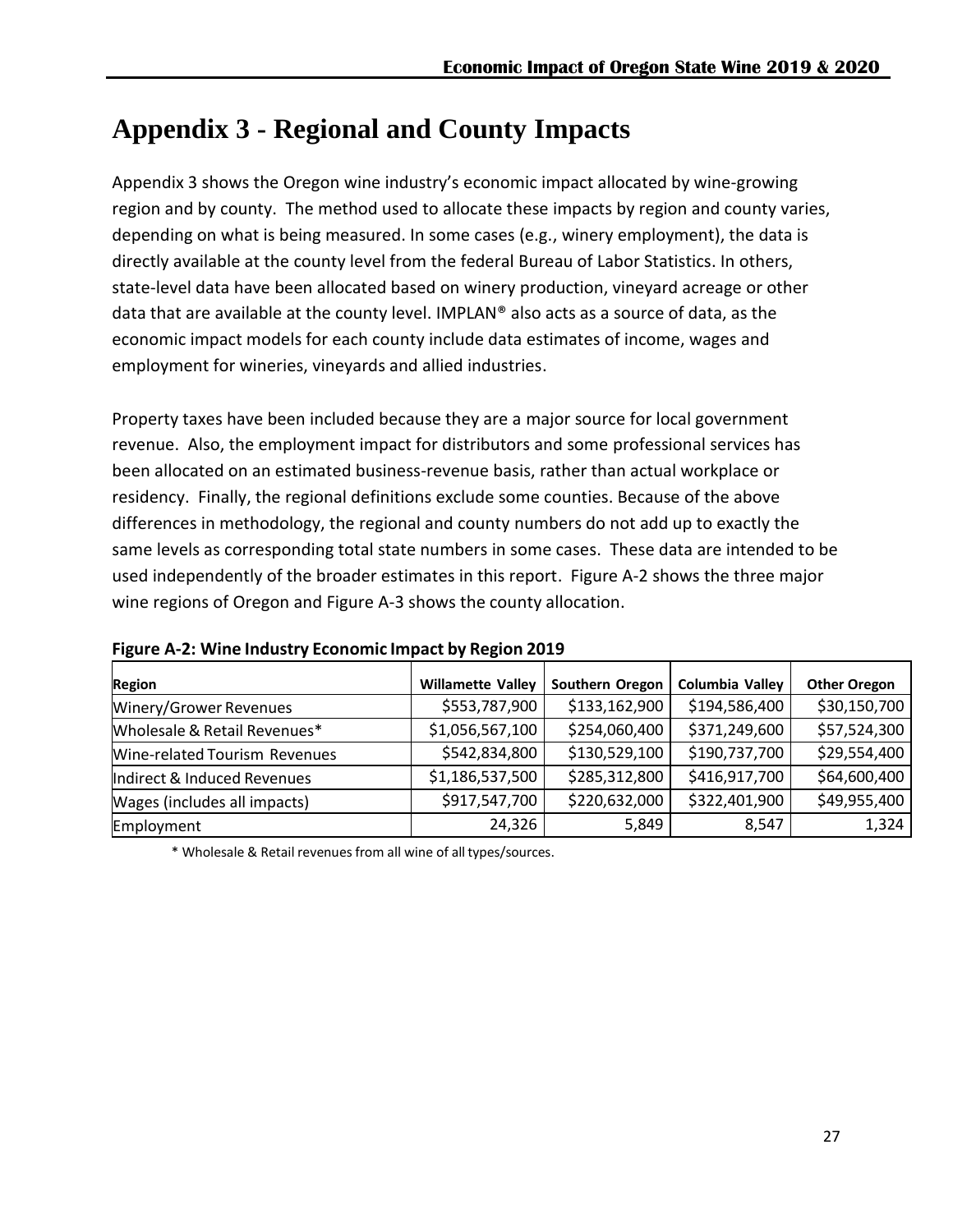|                      | <b>Wine-Related</b> | Related        | Related | Indirect &          | Property     |
|----------------------|---------------------|----------------|---------|---------------------|--------------|
| <b>Counties</b>      | Revenue (\$)*       | Wages $(\$)^*$ | Jobs*   | <b>Induced Jobs</b> | <b>Taxes</b> |
| <b>Baker</b>         | \$1,444,800         | \$276,900      | 10      | 7                   | \$36,100     |
| Benton               | \$41,123,800        | \$7,882,700    | 279     | 186                 | \$1,027,000  |
| Clackamas            | \$72,462,300        | \$13,889,700   | 492     | 327                 | \$1,809,700  |
| Clatsop              | \$8,522,000         | \$1,633,500    | 58      | 38                  | \$212,800    |
| Columbia             | \$2,282,600         | \$437,500      | 15      | 10                  | \$57,000     |
| Coos                 | \$24,594,600        | \$4,714,300    | 167     | 111                 | \$614,200    |
| Crook                | \$1,288,200         | \$246,900      | 9       | 6                   | \$32,200     |
| Curry                | \$21,373,900        | \$4,097,000    | 145     | 96                  | \$533,800    |
| Deschutes            | \$28,115,100        | \$5,389,200    | 191     | 127                 | \$702,100    |
| Douglas              | \$134,144,000       | \$25,713,000   | 910     | 606                 | \$3,350,100  |
| Gilliam              | \$1,482,900         | \$284,200      | 10      | 7                   | \$37,000     |
| Grant                | \$4,429,200         | \$849,000      | 30      | 20                  | \$110,600    |
| Harney               | \$3,060,400         | \$586,600      | 21      | 14                  | \$76,400     |
| <b>Hood River</b>    | \$437,716,100       | \$83,902,400   | 2,969   | 1,976               | \$10,931,400 |
| Jackson              | \$332,183,700       | \$63,673,700   | 2,253   | 1,499               | \$8,295,900  |
| Jefferson            | \$4,711,900         | \$903,200      | 32      | 21                  | \$117,700    |
| Josephine            | \$51,424,800        | \$9,857,200    | 349     | 232                 | \$1,284,300  |
| Klamath              | \$1,485,000         | \$284,600      | 10      | 7                   | \$37,100     |
| Lake                 | \$3,435,700         | \$658,600      | 23      | 16                  | \$85,800     |
| Lane                 | \$186,820,800       | \$35,810,200   | 1,267   | 843                 | \$4,665,600  |
| Lincoln              | \$4,029,200         | \$772,300      | 27      | 18                  | \$100,600    |
| Linn                 | \$44,040,500        | \$8,441,800    | 299     | 199                 | \$1,099,900  |
| Malheur              | \$498,800           | \$95,600       | 3       | $\overline{2}$      | \$12,500     |
| Marion               | \$257,715,200       | \$49,399,400   | 1,748   | 1,163               | \$6,436,100  |
| Morrow               | \$1,419,900         | \$272,200      | 10      | 6                   | \$35,500     |
| Multnomah            | \$179,723,200       | \$34,449,700   | 1,219   | 811                 | \$4,488,400  |
| Polk                 | \$232,439,700       | \$44,554,500   | 1,577   | 1,049               | \$5,804,900  |
| Sherman              | \$1,394,400         | \$267,300      | 9       | 6                   | \$34,800     |
| Tillamook            | \$1,128,300         | \$216,300      | 8       | 5                   | \$28,200     |
| Umatilla             | \$87,365,500        | \$16,746,400   | 593     | 394                 | \$2,181,800  |
| Union                | \$2,680,100         | \$513,700      | 18      | 12                  | \$66,900     |
| Wallowa              | \$2,272,100         | \$435,500      | 15      | 10                  | \$56,700     |
| Wasco                | \$227,195,000       | \$43,549,200   | 1,541   | 1,026               | \$5,673,900  |
| Washington           | \$289,475,000       | \$55,487,200   | 1,964   | 1,307               | \$7,229,300  |
| Wheeler              | \$1,877,600         | \$359,900      | 13      | 8                   | \$46,900     |
| Yamhill              | \$849,389,300       | \$162,812,700  | 5,763   | 3,835               | \$21,212,500 |
| <b>Oregon Totals</b> | \$3,544,745,600     | \$679,464,100  | 24,047  | 16,000              | \$88,525,700 |

**Figure A-3: Wine Industry Economic Impact by County 2019**

\*includes wholesale & retail impact from all wine of all types/sources, plus tourism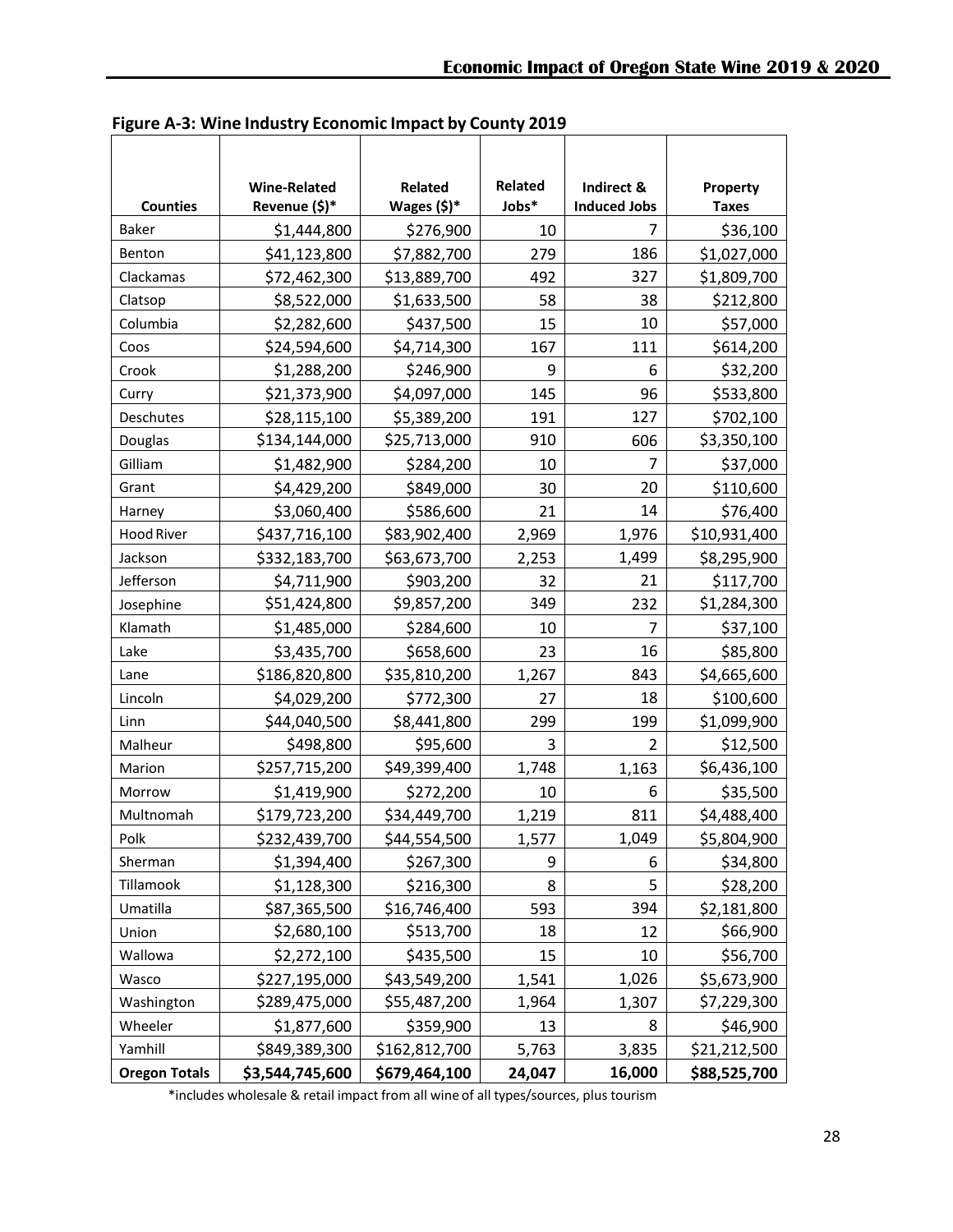### <span id="page-29-0"></span>**Sources**

- Wine Grape Sales: Oregon Vineyard and Winery Reports (2015 to 2019);
- Winery Sales: Oregon Vineyard and Winery Reports (2015 to 2019);
- Distributors' Sales (in Oregon): Oregon Vineyard and Winery Reports (2015 to 2019), Oregon Liquor Control Commission (OLCC), SipSource, and Full Glass Research (FGR) Distribution Model;
- Retailers and Restaurant Wine Sales (in Oregon): FGR Distribution Model and Nielsen;
- Tourism: Dean Runyan Associations and Oregon Winery and Vineyard Reports (2015 to 2019) and FGR Tourism Model;
- Vineyard Development: IMPLAN;
- Vineyard Maintenance and equipment: IMPLAN;
- Winery Maintenance, equipment, tanks, infrastructure: IMPLAN;
- Winery & Agricultural inputs: IMPLAN;
- Glass, corks, closures, packaging: IMPLAN;
- Trucking, Shipping, Warehousing: IMPLAN;
- Professional Services banking, insurance, accounting, consulting, etc.: IMPLAN;
- Printing (including wine labels): IMPLAN;
- Tax Revenues (includes estimation for property taxes): Estimated from business revenues above by IMPLAN model;
- Government fees and direct funding: Estimated business revenues above by IMPLAN model;
- Other Indirect effects: Estimated from business revenues above by IMPLAN model;
- Wine Industry Induced Revenues: Estimated from business revenues above by IMPLAN model

Employment and wage data for all line-item industries come from the Bureau of Labor Statistics and the IMPLAN estimates for indirect and induced industries. EFA provided a survey of Oregon vineyard owners, vineyard managers and wineries asking for data on costs of goods sold, employment levels, and revenues for vineyards and wineries to provide a second source of data to corroborate IMPLAN estimates for 2019 data when needed.

Confidential interviews with industry insiders by Full Glass Research and EFA. Special acknowledgements to Full Glass Research for foundational help with this report and special thanks to the staff of the Oregon Wine Board.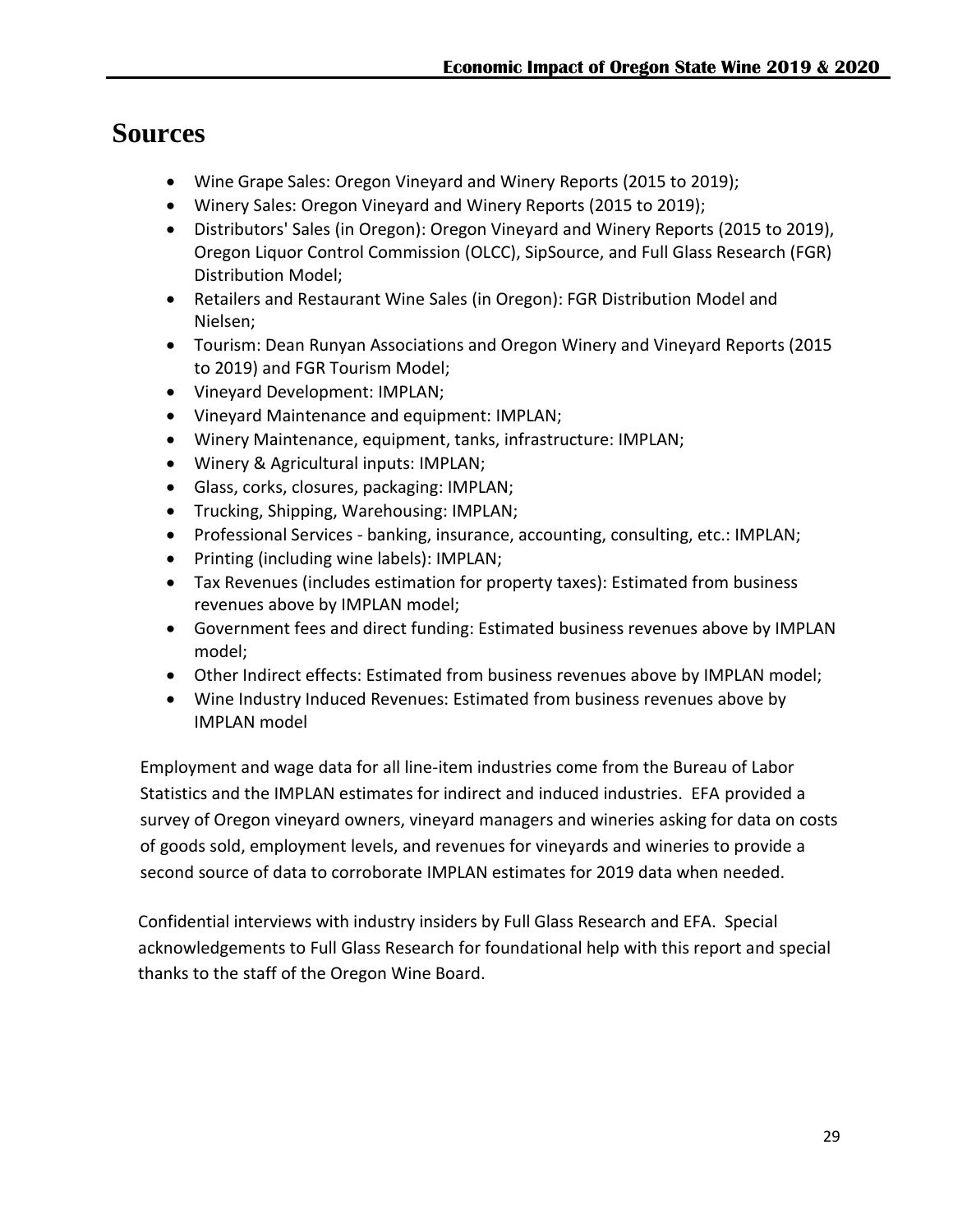### **Research Team**

#### **About Economic Forensics and Analytics, Inc. (EFA)**

Economic Forensics and Analytics, Inc. (EFA) is an independent research and consulting firm located in Sonoma County, California. Since 2000, we've been dedicated to providing clients with customized economic analysis at reasonable costs when compared to our larger, local competitors. We keep overhead low and pass the savings onto you. We have a wide range of clientele in the private and public sectors throughout the state of California. EFA provide clients with economic impact reports for economic development support. For government and businesses alike, EFA can also provide economic impact analysis using the latest data and a proven method of describing the effects of decisions. EFA's president, Robert Eyler, PhD, has a doctorate in economics from the University of California at Davis. See more at [www.econforensics.com.](http://www.econforensics.com/)

#### **About Full Glass Research (FGR)**

Full Glass Research, founded by Christian Miller in January 2005, is dedicated to consumer, market and economic research in the wine and food industries. Christian Miller has worked in wine and food industries since 1983. He earned his undergraduate degree in Economics from Franklin & Marshall College in 1980 and an M.B.A. from Cornell University in 1985, followed by successive research and management positions at Kendall-Jackson, Sebastiani Vineyards and MKF. His experience includes work with both small and large companies, as a negociant, brand manager, in operations analysis and market research. He is a founding member and currently Research Director of the Wine Market Council's Research Committee. Full Glass Research has done extensive research for the Oregon Wine Board as well as various regional organizations and wineries in Oregon. Full Glass Research can be reached at [www.fullglassresearch.com.](http://www.fullglassresearch.com/) Christian Miller can be followed @CMMwine.